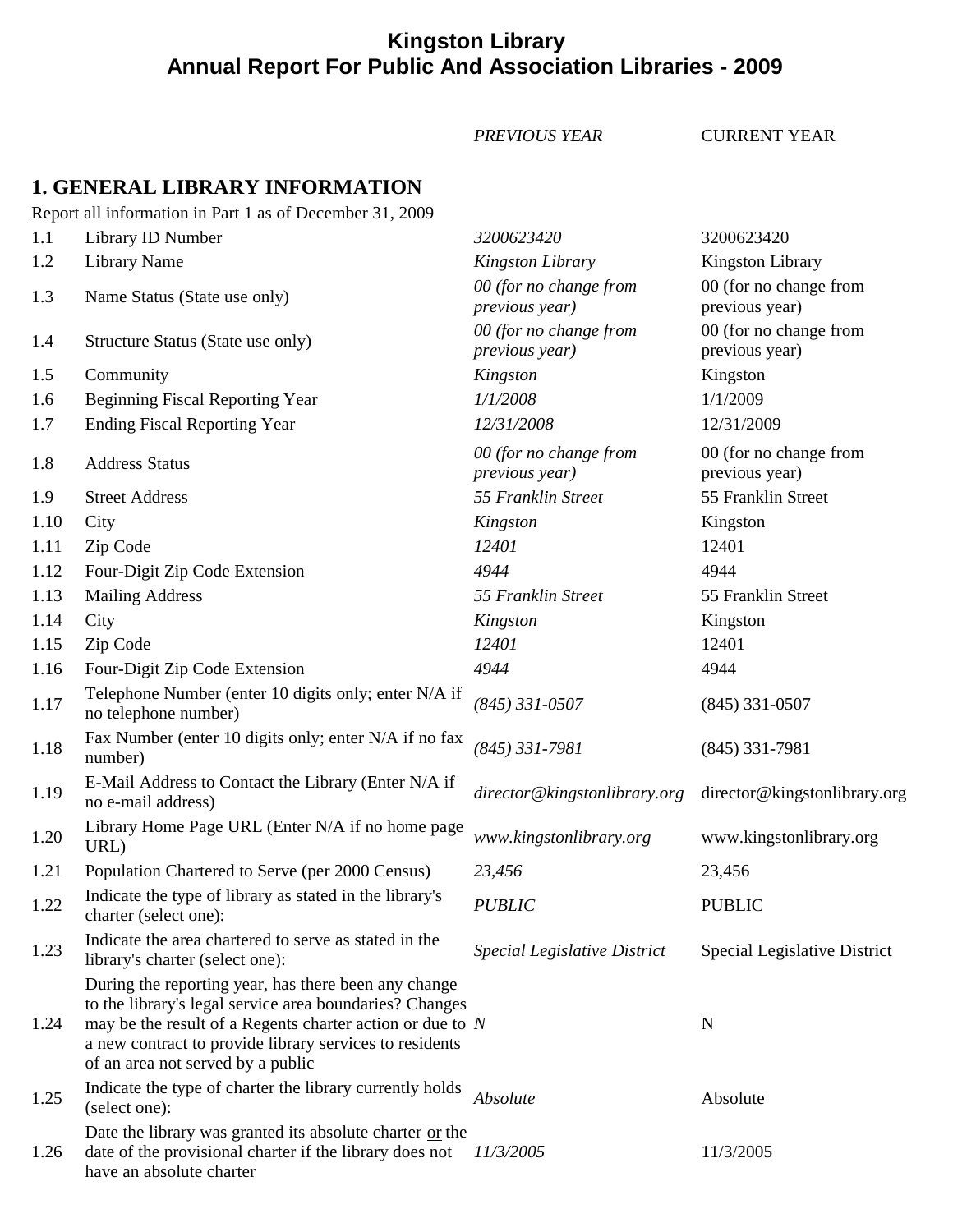| 1.27 | Date the library was last registered                                                                                                                                                                                                                                                                                                                                                            | 10/17/1907                           | 10/17/1907                                  |
|------|-------------------------------------------------------------------------------------------------------------------------------------------------------------------------------------------------------------------------------------------------------------------------------------------------------------------------------------------------------------------------------------------------|--------------------------------------|---------------------------------------------|
| 1.28 | Federal Employer Identification Number                                                                                                                                                                                                                                                                                                                                                          | 141374488                            | 141374488                                   |
| 1.29 | County                                                                                                                                                                                                                                                                                                                                                                                          | <b>Ulster</b>                        | Ulster                                      |
| 1.30 | <b>School District</b>                                                                                                                                                                                                                                                                                                                                                                          | Kingston City School<br>Consolidated | <b>Kingston City School</b><br>Consolidated |
| 1.31 | <b>Library System</b>                                                                                                                                                                                                                                                                                                                                                                           | Mid-Hudson Library System            | Mid-Hudson Library System                   |
| 1.32 | Title of Library Director/ Manager (select one):                                                                                                                                                                                                                                                                                                                                                | Ms.                                  | Ms.                                         |
| 1.33 | First Name of Library Director/Manager                                                                                                                                                                                                                                                                                                                                                          | Margaret                             | Margaret                                    |
| 1.34 | Last Name of Library Director/Manager                                                                                                                                                                                                                                                                                                                                                           | Menard                               | Menard                                      |
| 1.35 | NYS Public Librarian Certification Number                                                                                                                                                                                                                                                                                                                                                       | 21660                                | 21660                                       |
| 1.36 | E-mail Address of the Director/Manager                                                                                                                                                                                                                                                                                                                                                          | director@kingstonlibrary.org         | director@kingstonlibrary.org                |
| 1.37 | Fax Number of the Director/Manager                                                                                                                                                                                                                                                                                                                                                              | $(845)$ 331-7981                     | $(845)$ 331-7981                            |
| 1.38 | Does the library charge fees for library cards to<br>people residing outside the system's service area?                                                                                                                                                                                                                                                                                         | $\boldsymbol{Y}$                     | Y                                           |
| 1.39 | For the fiscal reporting year (questions 1.6 and 1.7)<br>was all or part of the library's budget subject to a<br>public vote (see instructions)? Enter Y for Yes, N for Y<br>No. If yes, please complete one record for each vote<br>held. If no, go to quest                                                                                                                                   |                                      | Y                                           |
| 1.   | Name of municipality or district holding the vote                                                                                                                                                                                                                                                                                                                                               | <b>Kingston Libary</b>               | Kingston Library                            |
| 2.   | Indicate the type of municipality or district holding<br>the vote                                                                                                                                                                                                                                                                                                                               | <b>Special Legislative District</b>  | Special Legislative District                |
| 3.   | Was this a Chapter 414 (Ed. Law $\hat{A}\$ \$259.1.b)?                                                                                                                                                                                                                                                                                                                                          | $\boldsymbol{N}$                     | ${\bf N}$                                   |
| 4.   | Dollar amount                                                                                                                                                                                                                                                                                                                                                                                   | \$648,517                            | \$658,922                                   |
| 5.   | Was the vote successful?                                                                                                                                                                                                                                                                                                                                                                        | Y                                    | Y                                           |
| 6.   | Date the vote was held                                                                                                                                                                                                                                                                                                                                                                          | 06/05/2007                           | 06/02/2009                                  |
| 1.40 | For the fiscal year that ended in 2009, indicate the<br>total percentage of the library's local public funding<br>that was either subject to public vote(s) $\alpha$ that came<br>from a previous appropriation(s) approved by public<br>vote(s) still in effect.                                                                                                                               | 85%                                  | 85%                                         |
| 1.41 | Does the reporting library have a contractual<br>agreement with a municipality or district to provide<br>library services to residents of an area not served by a<br>chartered library? Enter Y for Yes, N for No. If yes,<br>please complete one record for <i>each</i> contract. If no,<br>go to question 1.42.                                                                               | $\overline{N}$                       | $\mathbf N$                                 |
| 1.   | Name of contracting municipality or district                                                                                                                                                                                                                                                                                                                                                    | N/A                                  | N/A                                         |
| 2.   | Is this a written contractual agreement?                                                                                                                                                                                                                                                                                                                                                        | N/A                                  | N/A                                         |
| 3.   | Population of the geographic area served by this<br>contract                                                                                                                                                                                                                                                                                                                                    | N/A                                  | N/A                                         |
| 4.   | Dollar amount of contract                                                                                                                                                                                                                                                                                                                                                                       | N/A                                  | N/A                                         |
| 5.   | Enter the appropriate code for range of services<br>provided (select one):                                                                                                                                                                                                                                                                                                                      | N/A                                  | N/A                                         |
| 1.42 | For the reporting year, has the library experienced any<br>unusual circumstance(s) that affected the statistics<br>reported (e.g., natural disaster, fire, closed for<br>renovations, massive weeding of collection, etc.)? If<br>yes, please annotate explaining the circumstance(s)<br>and the impact on the library using the State note; if<br>no, please go to Part 2, Library Collection. | $\boldsymbol{N}$                     | $\mathbf N$                                 |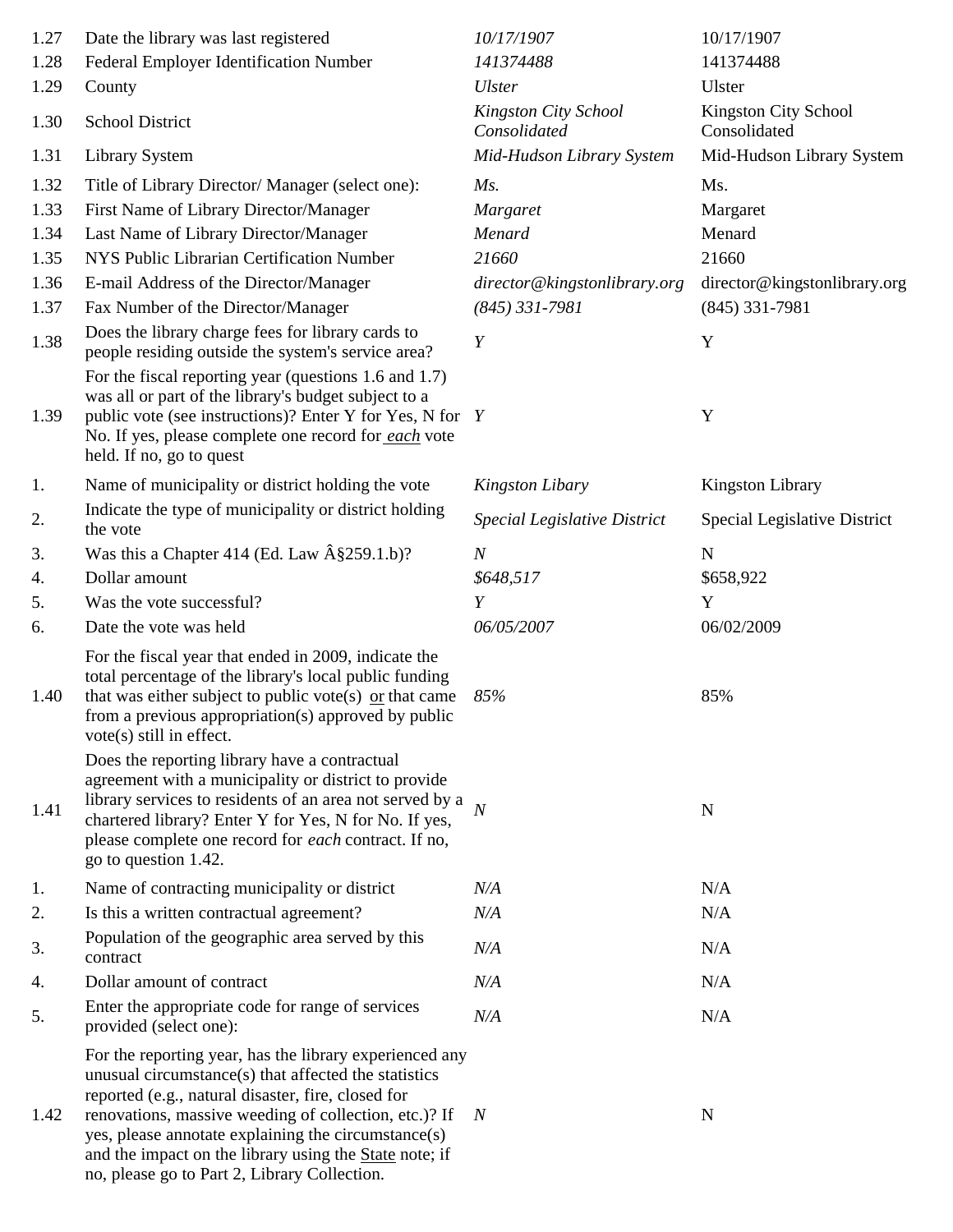# **2. LIBRARY COLLECTION**

Report holdings, additions, and subscriptions as of the end of the fiscal year reported in Part 1.

### **PRINT MATERIALS**

|      | <b>Cataloged Books</b>                                                                                                                                                                       |          |                  |
|------|----------------------------------------------------------------------------------------------------------------------------------------------------------------------------------------------|----------|------------------|
| 2.1  | <b>Adult Fiction Books</b>                                                                                                                                                                   | 17,215   | 15,707           |
| 2.2  | <b>Adult Non-fiction Books</b>                                                                                                                                                               | 36,792   | 32,668           |
| 2.3  | Total Adult Books (Total questions 2.1 & 2.2)                                                                                                                                                | 54,007   | 48,375           |
| 2.4  | <b>Children's Fiction Books</b>                                                                                                                                                              | 16,072   | 15,295           |
| 2.5  | <b>Children's Non-fiction Books</b>                                                                                                                                                          | 10,896   | 9,651            |
| 2.6  | Total Children's Books (Total questions 2.4 & 2.5)                                                                                                                                           | 26,968   | 24,946           |
| 2.7  | Total Cataloged Books (Total questions 2.3 & 2.6)                                                                                                                                            | 80,975   | 73,321           |
|      | <b>Other Print Materials</b>                                                                                                                                                                 |          |                  |
| 2.8  | <b>Total Uncataloged Books</b>                                                                                                                                                               | 100      | 50               |
| 2.9  | <b>Total Print Serials</b>                                                                                                                                                                   | 97       | 98               |
| 2.10 | <b>All Other Print Materials</b>                                                                                                                                                             | 126      | 127              |
| 2.11 | <b>Total Other Print Materials (Total questions 2.8)</b><br>through $2.10$ )                                                                                                                 | 323      | 275              |
| 2.12 | Total Print Materials (Total questions 2.7 and 2.11)                                                                                                                                         | 81,298   | 73,596           |
|      | <b>ELECTRONIC MATERIALS</b>                                                                                                                                                                  |          |                  |
| 2.13 | <b>Electronic Books</b>                                                                                                                                                                      | $\theta$ | $\boldsymbol{0}$ |
| 2.14 | <b>Local Databases</b>                                                                                                                                                                       | 5        | 6                |
| 2.15 | <b>NOVELNY Databases</b>                                                                                                                                                                     | 14       | 8                |
| 2.16 | <b>Other Databases</b>                                                                                                                                                                       | 8        | 8                |
| 2.17 | Total Databases (Total questions 2.14, 2.15 and 2.16) 27                                                                                                                                     |          | 22               |
| 2.18 | Other Electronic Materials (includes all other<br>materials in digital format such as e-serials,<br>CD-ROMs, government documents, electronic files,<br>reference tools, scores, maps, etc.) | 1,807    | 2,191            |
| 2.19 | Total Electronic Materials (Total questions 2.13, 2.17<br>and 2.18)                                                                                                                          | 1,834    | 2,213            |
|      | <b>ALL OTHER MATERIALS</b>                                                                                                                                                                   |          |                  |
| 2.20 | Audio Recordings (includes audio CDs, tapes, etc.)                                                                                                                                           | 2,608    | 2,770            |
| 2.21 | Video Recordings (includes VHS, DVD, etc.)                                                                                                                                                   | 5,220    | 4,947            |
| 2.22 | All Other Materials (includes microform, films,<br>slides, filmstrips, etc.)                                                                                                                 | 454      | 438              |
| 2.23 | Total Other Materials Holdings (Total questions 2.20,<br>2.21 and 2.22)                                                                                                                      | 8,282    | 8,155            |
| 2.24 | <b>GRAND TOTAL HOLDINGS</b> (Total questions<br>2.12, 2.19 and 2.23)                                                                                                                         | 91,414   | 83,964           |
|      | <b>CURRENT SERIAL SUBSCRIPTIONS</b>                                                                                                                                                          |          |                  |
| 2.25 | <b>Current Print Serial Subscriptions</b>                                                                                                                                                    | 89       | 90               |
| 2.26 | <b>Current Electronic Serial Subscriptions</b>                                                                                                                                               | $\theta$ | $\overline{0}$   |
| 2.27 | Total Current Subscriptions (Total questions 2.25 and<br>2.26)                                                                                                                               | 89       | 90               |
|      | <b>ADDITIONS TO HOLDINGS</b> - Do not subtract withdrawals or discards.                                                                                                                      |          |                  |
| 2.28 | <b>Cataloged Books</b>                                                                                                                                                                       | 3,990    | 3,608            |
| 2.29 | All Other Print Materials                                                                                                                                                                    | 1,149    | 1,100            |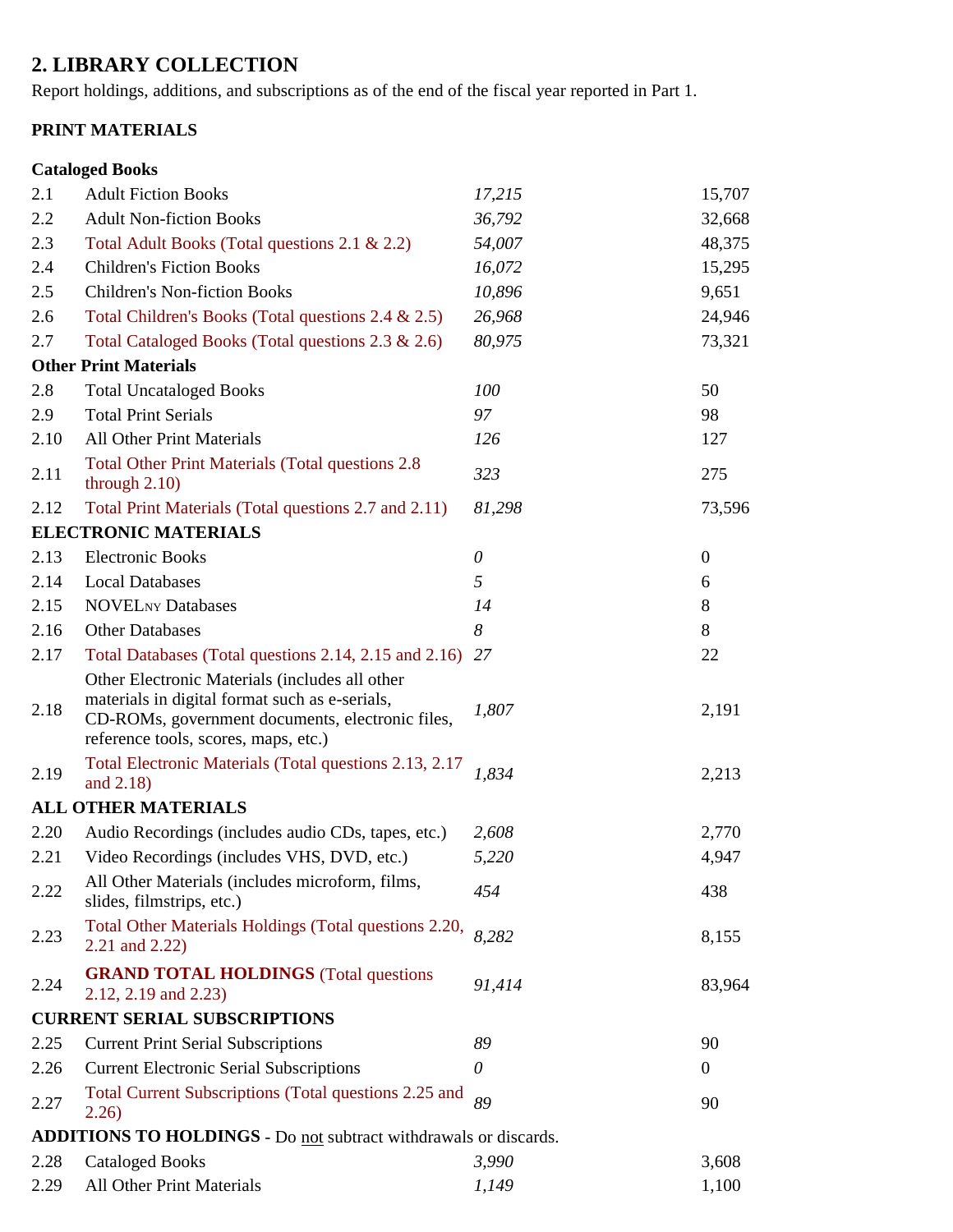| 2.30 Electronic Materials                                      |     | -17   |
|----------------------------------------------------------------|-----|-------|
| 2.31 All Other Materials                                       | 925 | 905   |
| 2.32 Total Additions (Total questions 2.28 through 2.31) 6,064 |     | 5.630 |

## **3. LIBRARY PROGRAMS, POLICIES, AND SERVICES**

Report all information on questions 3.1 through 3.10 and 3.51 through 3.59 as of the end of the fiscal year reported in Part 1; report information on questions 3.11 through 3.50 for the 2009 calendar year.

#### **LIBRARY SPONSORED PROGRAMS**

| 3.1  | <b>Adult Program Sessions</b>                                                 | 172      | 198   |
|------|-------------------------------------------------------------------------------|----------|-------|
| 3.2  | <b>Young Adult Program Sessions</b>                                           | $\theta$ | 7     |
| 3.3  | <b>Children's Program Sessions</b>                                            | 207      | 186   |
| 3.4  | All Other Program Sessions                                                    | 0        | 92    |
| 3.5  | <b>Total Number of Program Sessions (Total questions)</b><br>3.1 through 3.4) | 379      | 483   |
| 3.6  | <b>Adult Program Attendance</b>                                               | 2,072    | 2,341 |
| 3.7  | Young Adult Program Attendance                                                | 0        | 67    |
| 3.8  | Children's Program Attendance                                                 | 6,199    | 3,458 |
| 3.9  | All Other Program Attendance                                                  | $\theta$ | 937   |
| 3.10 | <b>Total Program Attendance (Total questions 3.6)</b><br>through $3.9$ )      | 8,271    | 6,803 |

#### **SUMMER READING PROGRAM**

3.11- Indicate which of the following apply to the summer reading program(s) offered by the library during the summer of 2009 (check all that apply):

| a.   | Program(s) for children                                                                    | Yes            | Yes            |
|------|--------------------------------------------------------------------------------------------|----------------|----------------|
| b.   | Program(s) for young adults                                                                | N <sub>o</sub> | Yes            |
| c.   | NYS Summer Reading Program theme for children<br>used                                      | Yes            | Yes            |
| d.   | NYS Summer Reading Program theme for young<br>adults used                                  | Yes            | Yes            |
| e.   | N/A                                                                                        | N <sub>o</sub> | N <sub>o</sub> |
| 3.12 | Library outlets offering the summer reading program                                        | 1              | 1              |
| 3.13 | Children registered for the library's summer reading<br>program                            | 263            | 317            |
| 3.14 | Young adults registered for the library's summer<br>reading program                        | $\theta$       | 40             |
| 3.15 | Total number registered for the library's summer<br>reading program (total $3.13 + 3.14$ ) | 263            | 357            |
| 3.16 | Children's program sessions - Summer 2009                                                  | 75             | 52             |
| 3.17 | Young adult program sessions - Summer 2009                                                 | $\theta$       | 7              |
| 3.18 | Total program sessions - Summer 2009 (total 3.16 +<br>3.17)                                | 75             | 59             |
| 3.19 | Children's program attendance - Summer 2009                                                | 1,726          | 1,185          |
| 3.20 | Young adult program attendance - Summer 2009                                               | $\theta$       | 67             |
| 3.21 | Total program attendance - Summer 2009 (total 3.19)<br>$+3.20$                             | 1,726          | 1,252          |
|      | <b>COLLABORATORS</b>                                                                       |                |                |
| 3.22 | Public school district(s) and/or BOCES                                                     | 2              | 1              |
| 3.23 | Non-public school $(s)$                                                                    | 3              | 1              |
|      |                                                                                            |                |                |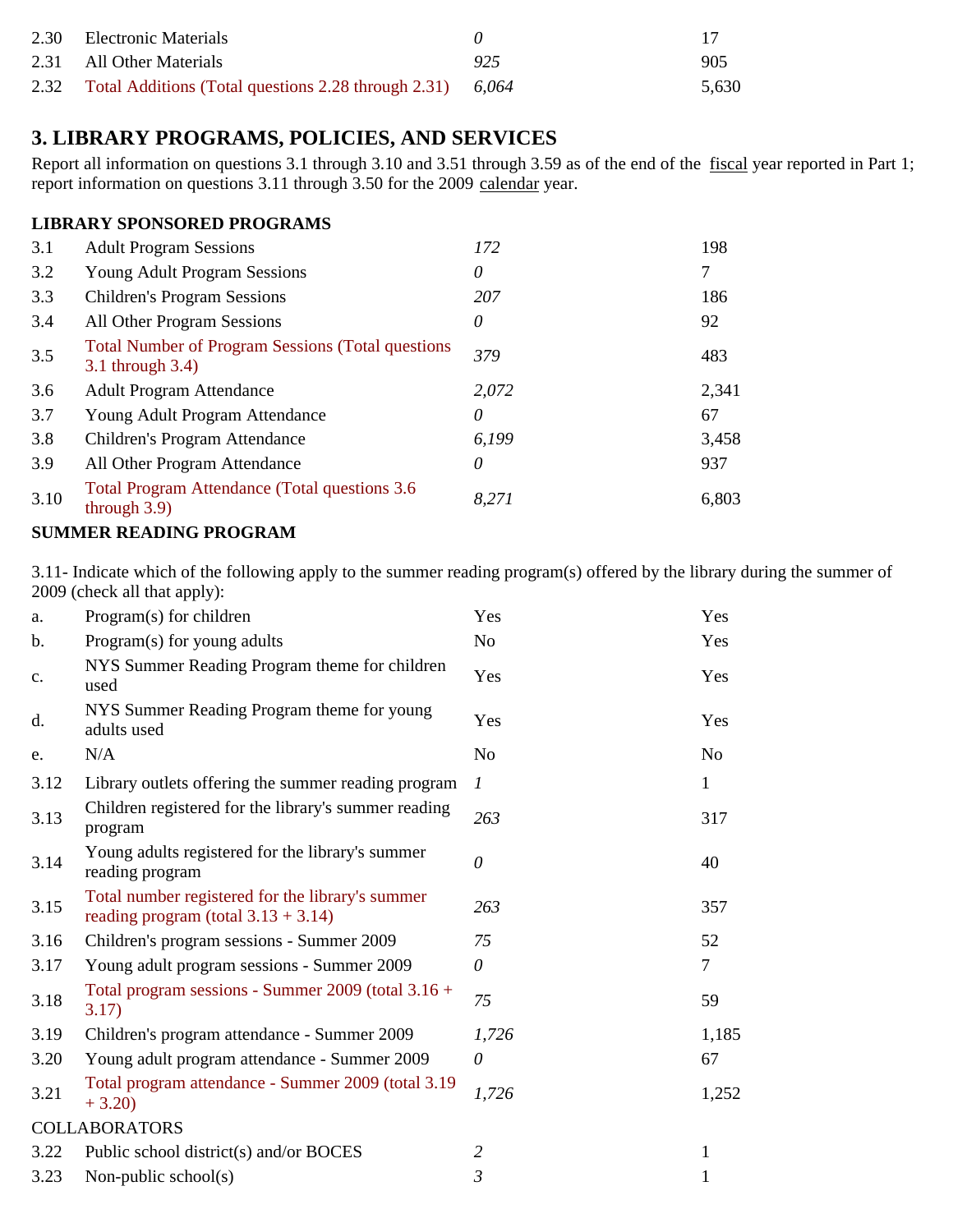| 3.24           | Childcare center(s)                                                                                                | 1              | $\mathbf{1}$     |
|----------------|--------------------------------------------------------------------------------------------------------------------|----------------|------------------|
| 3.25           | Summer camp(s)                                                                                                     | $\theta$       | $\boldsymbol{0}$ |
| 3.26           | Municipality/Municipalities                                                                                        | 0              | 1                |
| 3.27           | Literacy provider(s)                                                                                               | 1              | $\mathbf 1$      |
| 3.28           | Other (describe using the State note)                                                                              | $\theta$       | $\boldsymbol{0}$ |
| 3.29           | Total Collaborators (total 3.22 through 3.28)                                                                      | 7              | 5                |
|                | <b>EARLY LITERACY PROGRAMS</b>                                                                                     |                |                  |
| 3.30           | Did the library offer early literacy programs? (Enter Y $\frac{1}{Y}$<br>for Yes, N for No)                        |                | Y                |
|                | 3.31 Indicate age group(s) (check all that apply):                                                                 |                |                  |
| a.             | Birth - 3 years                                                                                                    | Yes            | Yes              |
| b.             | $4 - 5$ years                                                                                                      | Yes            | Yes              |
| $\mathbf{c}$ . | Parents and Caregivers                                                                                             | N <sub>0</sub> | N <sub>o</sub>   |
| d.             | N/A                                                                                                                | N <sub>0</sub> | N <sub>o</sub>   |
| 3.32           | Ages birth to three years program sessions                                                                         | 51             | 52               |
| 3.33           | Ages four to five years program sessions                                                                           | 51             | 59               |
| 3.34           | Parent and/or caregiver program sessions                                                                           | $\theta$       | $\overline{0}$   |
| 3.35           | Total program sessions (total $3.32 + 3.33 + 3.34$ )                                                               | 102            | 111              |
| 3.36           | Ages birth to three years program attendance                                                                       | 1,489          | 856              |
| 3.37           | Ages four to five years program attendance                                                                         | 1,159          | 685              |
| 3.38           | Parent and/or caregiver program attendance                                                                         | $\theta$       | $\overline{0}$   |
| 3.39           | Total program attendance (total $3.36 + 3.37 + 3.38$ )                                                             | 2,648          | 1,541            |
|                | 3.40 Collaborators (check all that apply):                                                                         |                |                  |
| a.             | Childcare center(s)                                                                                                | Yes            | Yes              |
| b.             | Public School District(s) and/or BOCES                                                                             | Yes            | N <sub>o</sub>   |
| $\mathbf{c}$ . | Non-Public School(s)                                                                                               | Yes            | Yes              |
| d.             | Other (describe using the State note)                                                                              | N <sub>0</sub> | N <sub>o</sub>   |
| e.             | N/A                                                                                                                | N <sub>0</sub> | N <sub>o</sub>   |
|                | PROGRAMS FOR ENGLISH SPEAKERS OF OTHER LANGUAGES (ESOL)                                                            |                |                  |
| 3.41           | Did the library offer programs for English Speakers<br>of Other Languages (ESOL)? (Enter Y for Yes, N for N<br>No) |                | $\mathbf N$      |
| 3.42           | Children's program sessions                                                                                        | 0              | $\overline{0}$   |
| 3.43           | Young adult program sessions                                                                                       | 0              | $\theta$         |
| 3.44           | Adult program sessions                                                                                             | 0              | $\overline{0}$   |
| 3.45           | Total program sessions (total $3.42 + 3.43 + 3.44$ )                                                               | $\theta$       | $\theta$         |
| 3.46           | Children's program attendance                                                                                      | 0              | $\theta$         |
| 3.47           | Young adult program attendance                                                                                     | $\theta$       | $\overline{0}$   |
| 3.48           | Adult program attendance                                                                                           | $\theta$       | $\overline{0}$   |
| 3.49           | Total program attendance (total $3.46 + 3.47 + 3.48$ )                                                             | $\theta$       | $\boldsymbol{0}$ |
|                | 3.50 Collaborators (check all that apply):                                                                         |                |                  |
| a.             | Literacy NY (Literacy Volunteers of America)                                                                       | N <sub>0</sub> | N <sub>o</sub>   |
| b.             | Public School District(s) and/or BOCES                                                                             | N <sub>0</sub> | N <sub>o</sub>   |
| c.             | Non-Public School(s)                                                                                               | No             | N <sub>o</sub>   |
| d.             | Other (describe using the State note)                                                                              | N <sub>o</sub> | N <sub>o</sub>   |
| e.             | N/A                                                                                                                | No             | N <sub>o</sub>   |
|                | <b>LIBRARY USE</b>                                                                                                 |                |                  |
| 3.51           | Library visits (total annual attendance)                                                                           | 143,000        | 167,130          |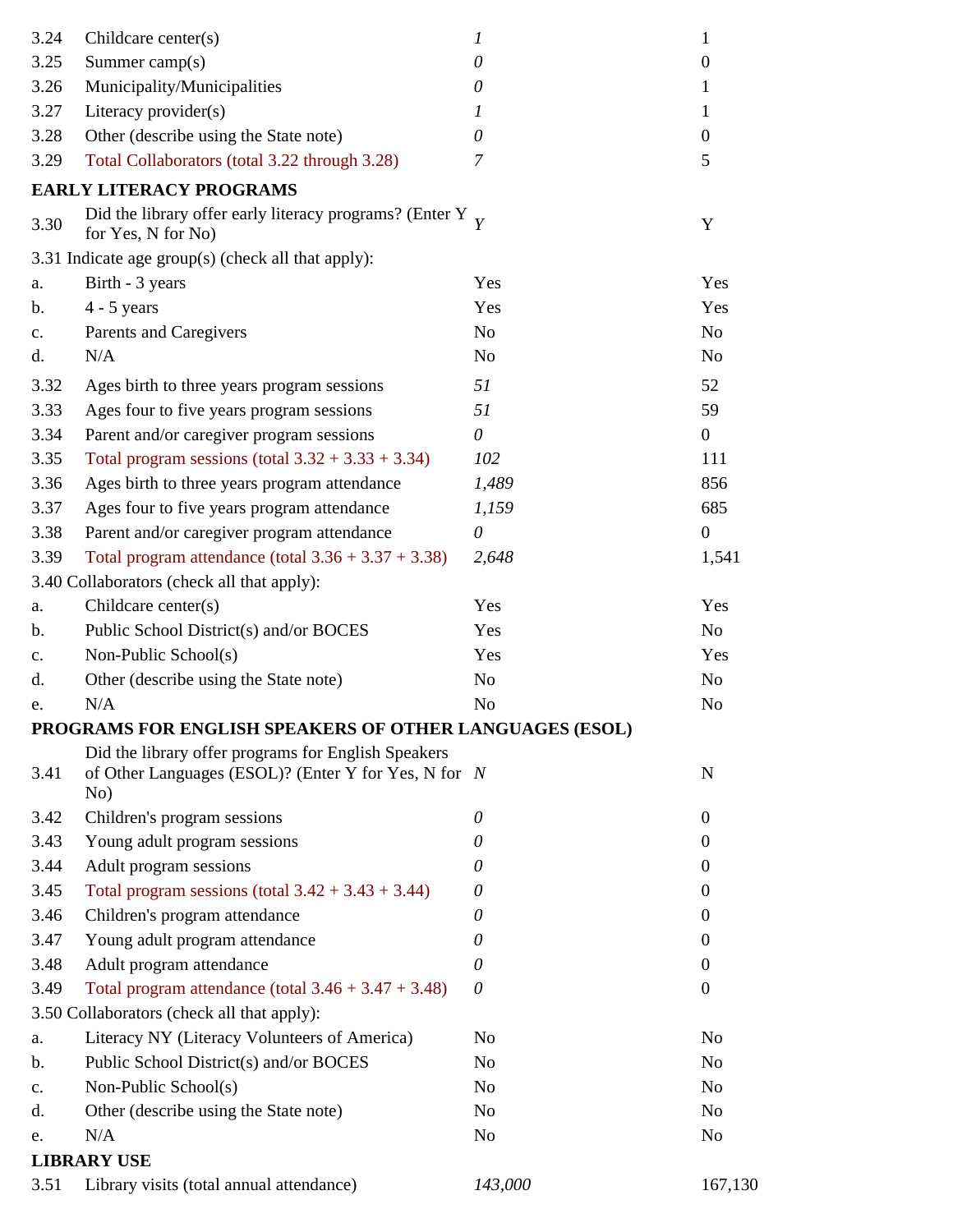| 3.52 | Registered resident borrowers                                                                                                                          | 17,815 | 18,820 |
|------|--------------------------------------------------------------------------------------------------------------------------------------------------------|--------|--------|
| 3.53 | Registered non-resident borrowers                                                                                                                      | 19     | 18     |
|      | <b>WRITTEN POLICIES (Answer Y for Yes, N for No)</b>                                                                                                   |        |        |
| 3.54 | Does the library have an open meeting policy?                                                                                                          | Y      | Y      |
| 3.55 | Does the library have a policy protecting the<br>confidentiality of library records?                                                                   | Y      | Y      |
| 3.56 | Does the library have an Internet use policy?                                                                                                          | Y      | Y      |
| 3.57 | Does the library have a disaster policy?                                                                                                               | N      | N      |
|      | <b>ACCESSIBILITY (Answer Y for Yes, N for No)/b&gt;</b>                                                                                                |        |        |
| 3.58 | Does the library provide service to persons who<br>cannot visit the library (homebound persons, persons N<br>in nursing homes, persons in jail, etc.)? |        | N      |
| 3.59 | Does the library have devices for the deaf and hearing $\bar{v}$<br>impaired (TTY/TDD)?                                                                |        | Y      |

### **4. LIBRARY TRANSACTIONS**

Report all transactions as of the end of the fiscal year reported in Part 1. (Please note: Internal Library usage is not considered part of circulation)

#### **CATALOGED BOOK CIRCULATION**

| 4.1  | <b>Adult Fiction Books</b>                                                                | 19,035  | 21,284  |
|------|-------------------------------------------------------------------------------------------|---------|---------|
| 4.2  | <b>Adult Non-fiction Books</b>                                                            | 13,154  | 14,522  |
| 4.3  | Total Adult Books (Total questions 4.1 & 4.2)                                             | 32,189  | 35,806  |
| 4.4  | <b>Children's Fiction Books</b>                                                           | 19,012  | 20,158  |
| 4.5  | <b>Children's Non-fiction Books</b>                                                       | 8,351   | 8,592   |
| 4.6  | Total Children's Books (Total questions 4.4 & 4.5)                                        | 27,363  | 28,750  |
| 4.7  | Total Cataloged Book Circulation (Total question 4.3)<br>& 4.6)                           | 59,552  | 64,556  |
|      | <b>CIRCULATION OF OTHER MATERIALS</b>                                                     |         |         |
| 4.8  | Circulation of Adult Other Materials                                                      | 33,722  | 38,502  |
| 4.9  | Circulation of Children's Other Materials                                                 | 11,765  | 12,943  |
| 4.10 | <b>Total Circulation of Other Materials (Total questions</b><br>$4.8 \& 4.9$              | 45,487  | 51,445  |
| 4.11 | <b>Grand Total Circulation Transactions (Total questions</b><br>4.7 & 4.10)               | 105,039 | 116,001 |
| 4.12 | <b>Grand Total Circulation of Children's Materials</b><br>(Total questions $4.6 \& 4.9$ ) | 39,128  | 41,693  |
|      | REFERENCE TRANSACTIONS                                                                    |         |         |
| 4.13 | <b>Total Reference Transactions</b>                                                       | 36,400  | 36,950  |
|      | <b>INTERLIBRARY LOAN - MATERIALS RECEIVED (BORROWED)</b>                                  |         |         |
| 4.14 | TOTAL MATERIALS RECEIVED                                                                  | 15,339  | 16,842  |
|      | <b>INTERLIBRARY LOAN - MATERIALS PROVIDED (LOANED)</b>                                    |         |         |
| 4.15 | TOTAL MATERIALS PROVIDED                                                                  | 13,377  | 17,307  |

## **5. AUTOMATION AND TELECOMMUNICATIONS**

Report all information as of December 31, 2009.

### **SYSTEMS AND SERVICES**

| 5.1 | Automated circulation system?        |  |
|-----|--------------------------------------|--|
| 5.2 | Online public access catalog (OPAC)? |  |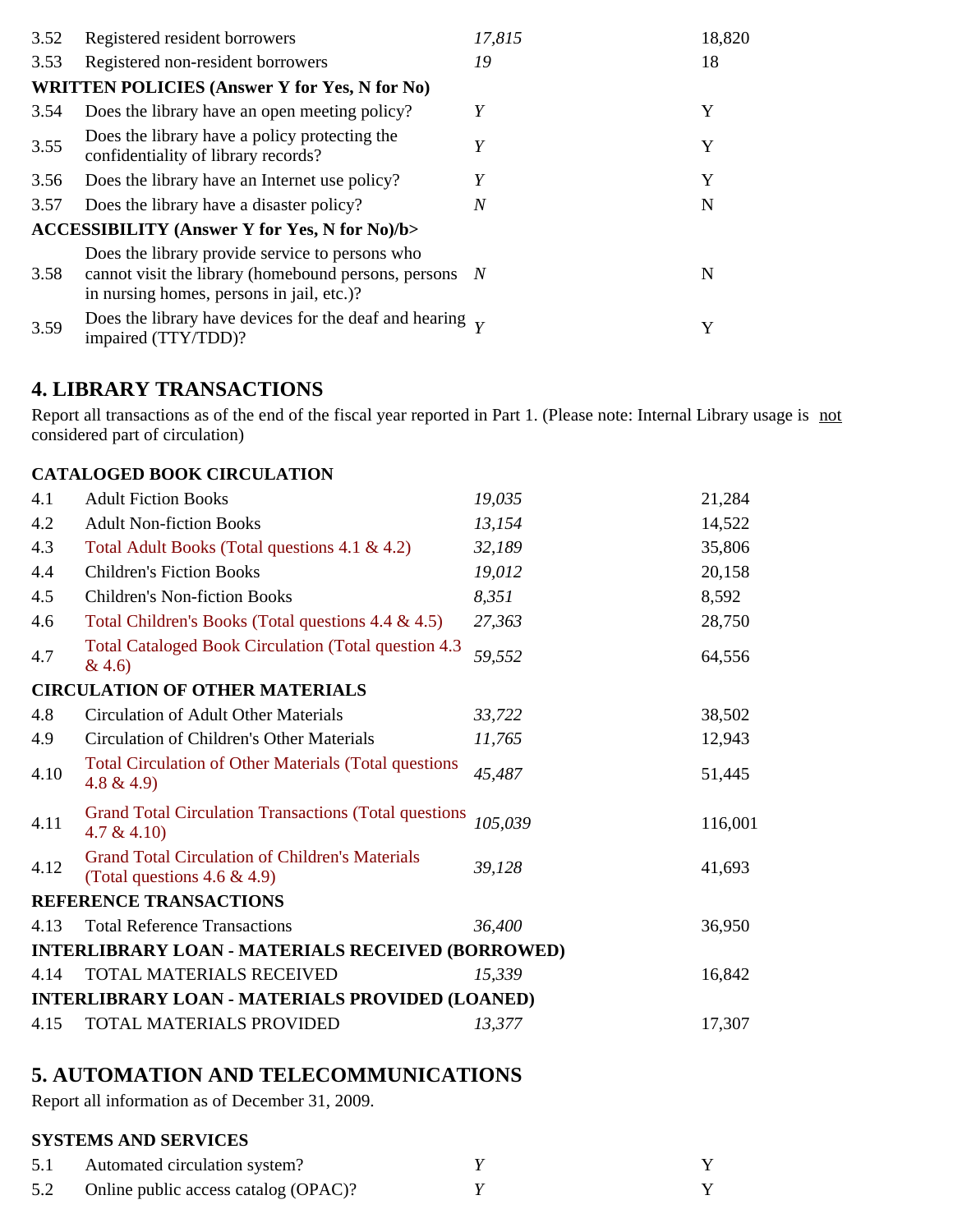| 5.3  | Electronic access to your OPAC from outside the<br>library?                                             | Y                         | Y                             |
|------|---------------------------------------------------------------------------------------------------------|---------------------------|-------------------------------|
| 5.4  | Annual number of visits to the library's web site                                                       |                           | 111,000                       |
| 5.5  | Does the library use Internet filtering software on any<br>computer?                                    | $\overline{N}$            | Y                             |
| 5.6  | Total number of Internet terminals used by the<br>general public.                                       | 24                        | 26                            |
| 5.7  | Number of users (in-library only) of public Internet<br>computers per year                              | 50,974                    | 43,321                        |
| 5.8  | Type of connection on public library Internet<br>computers                                              |                           | Cable                         |
| 5.9  | Maximum speed of connection on public library<br>Internet computers                                     |                           | 6.0 to 10 megabits per second |
| 5.10 | Do you offer WiFi to your patrons?                                                                      |                           | Y                             |
| 5.11 | Do you have interactive videoconferencing capability<br>for public use?                                 |                           | N                             |
|      | <b>6. STAFF INFORMATION</b>                                                                             |                           |                               |
|      | Report all staff information as of the end of the fiscal year reported in Part 1.                       |                           |                               |
|      | FTE (FULL-TIME EQUIVALENT CALCULATION)                                                                  |                           |                               |
| 6.1  | The number of hours per workweek used to compute<br>FTE for all paid library personnel in this section. | 40                        | 40                            |
|      | <b>BUDGETED POSITIONS IN FULL-TIME EQUIVALENTS</b>                                                      |                           |                               |
| 6.2  | Library Director (certified)                                                                            | 1                         | $\mathbf{1}$                  |
| 6.3  | Vacant Library Director (certified)                                                                     | 0                         | $\boldsymbol{0}$              |
| 6.4  | Librarian (certified)                                                                                   |                           | 1.2                           |
| 6.5  | Vacant Librarian (certified)                                                                            | 0                         | 0                             |
| 6.6  | Library Manager (not certified)                                                                         | 0                         | 0                             |
| 6.7  | Vacant Library Manager (not certified)                                                                  | 0                         | $\boldsymbol{0}$              |
| 6.8  | Library Specialist/Paraprofessional (not certified)                                                     | 3                         | 3                             |
| 6.9  | Vacant Library Specialist/Paraprofessional (not<br>certified)                                           | 0                         | $\boldsymbol{0}$              |
| 6.10 | Other Staff                                                                                             | 8                         | 8.8                           |
| 6.11 | Vacant Other Staff                                                                                      | $\boldsymbol{\mathit{0}}$ | $\boldsymbol{0}$              |
| 6.12 | TOTAL PAID STAFF (Total questions 6.2, 6.4, 6.6,<br>6.8 & 6.10                                          | 13.00                     | 14.00                         |
| 6.13 | <b>VACANT TOTAL PAID STAFF (Total questions</b><br>$6.3, 6.5, 6.7, 6.9 \& 6.11$                         | 0.00                      | 0.00                          |
|      | <b>SALARY INFORMATION</b>                                                                               |                           |                               |
| 6.14 | FTE - Entry Level Librarian (certified)                                                                 | 0                         | $\boldsymbol{0}$              |
| 6.15 | Salary - Entry Level Librarian (certified)                                                              | \$0                       | \$0                           |
| 6.16 | FTE - Library Director (certified)                                                                      | 1                         | 1                             |
| 6.17 | Salary - Library Director (certified)                                                                   | \$50,000                  | \$51,480                      |
| 6.18 | FTE - Library Manager (not certified)                                                                   | 0                         | $\mathbf{0}$                  |
| 6.19 | Salary - Library Manager (not certified)                                                                | \$0                       | \$0                           |

# **7. MINIMUM PUBLIC LIBRARY STANDARDS**

Report all information as of December 31, 2009.

7.1 1. Is governed by board-approved written bylaws. *Y* Y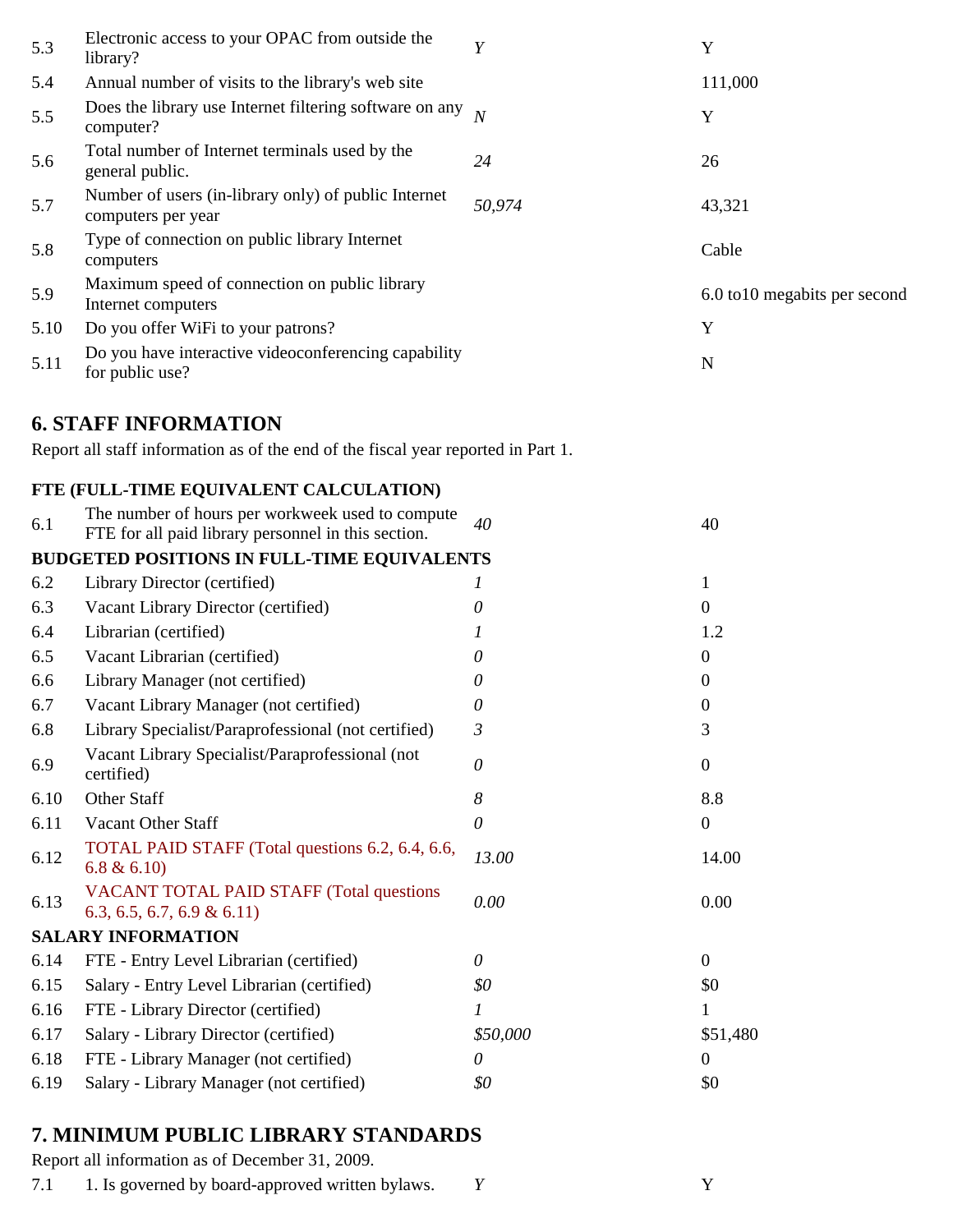| 7.2  | 2. Has a board-approved written long range plan of<br>service.                                                                       | Y | Y |
|------|--------------------------------------------------------------------------------------------------------------------------------------|---|---|
| 7.3  | 3. Presents an annual report to the community.                                                                                       | Y | Y |
| 7.4  | 4. Has board-approved written policies.                                                                                              | Y | Y |
| 7.5  | 5. Presents an annual written budget to appropriate<br>funding agencies.                                                             | Y | Y |
| 7.6  | 6. Periodically evaluates the effectiveness of the<br>collection and services in meeting community needs.                            | Y | Y |
| 7.7  | 7. Is open the minimum standard number of public<br>service hours for population served. (see instructions)                          | Y | Y |
|      | 8. Maintains a facility to meet community needs, including adequate:                                                                 |   |   |
| 7.8  | 8a. space                                                                                                                            | Y | Y |
| 7.9  | 8b. lighting                                                                                                                         | Y | Y |
| 7.10 | 8c. shelving                                                                                                                         | Y | Y |
| 7.11 | 8d. seating                                                                                                                          | Y | Y |
| 7.12 | 8e. restroom (see instructions)                                                                                                      | Y | Y |
|      | 9. Has the equipment and connections necessary to facilitate access to information:                                                  |   |   |
| 7.13 | 9a. telephone                                                                                                                        | Y | Y |
| 7.14 | 9b. photocopier (see instructions)                                                                                                   | Y | Y |
| 7.15 | 9c. microcomputer or terminal                                                                                                        | Y | Y |
| 7.16 | 9d. printer                                                                                                                          | Y | Y |
| 7.17 | 9e. telefacsimile capability (see instructions)                                                                                      | Y | Y |
| 7.18 | 10. Distributes printed information listing the library's<br>hours open, borrowing rules, services, location and<br>phone number.    | Y | Y |
| 7.19 | 11. Employs a paid director in accordance with the<br>provisions of section 90.8 of Commissioner'<br>Regulations. (see instructions) | Y | Y |

### **8. PUBLIC SERVICE INFORMATION**

Report all information as of the end of the fiscal year reported in Part 1.

PUBLIC SERVICE OUTLETS - Libraries reporting main libraries, branches and bookmobiles should complete Service Outlets Information in Part 9.

| 8.1  | Main Library                                                                    |       |       |
|------|---------------------------------------------------------------------------------|-------|-------|
| 8.2  | <b>Branches</b>                                                                 | O     |       |
| 8.3  | <b>Bookmobiles</b>                                                              | 0     |       |
| 8.4  | <b>Other Outlets</b>                                                            | 0     |       |
| 8.5  | <b>TOTAL PUBLIC SERVICE OUTLETS (Total</b><br>questions $8.1 - 8.4$ )           |       |       |
|      | PUBLIC SERVICE HOURS - Report hours to two decimal places.                      |       |       |
| 8.6  | Minimum Weekly Total Hours - Main Library                                       | 49    | 49    |
| 8.7  | Minimum Weekly Total Hours - Branch Libraries                                   | 0     |       |
| 8.8  | Minimum Weekly Total Hours - Bookmobiles                                        | 0     |       |
| 8.9  | Minimum Weekly Total Hours - Total Hours Open<br>(Total questions $8.6 - 8.8$ ) | 49.00 | 49.00 |
| 8.10 | Annual Total Hours - Main Library                                               | 2,548 | 2,548 |
| 8.11 | Annual Total Hours - Branch Libraries                                           | 0     |       |
| 8.12 | Annual Total Hours - Bookmobiles                                                | 0     |       |
|      | Annual Hours Open - Total Hours Open (Total                                     |       |       |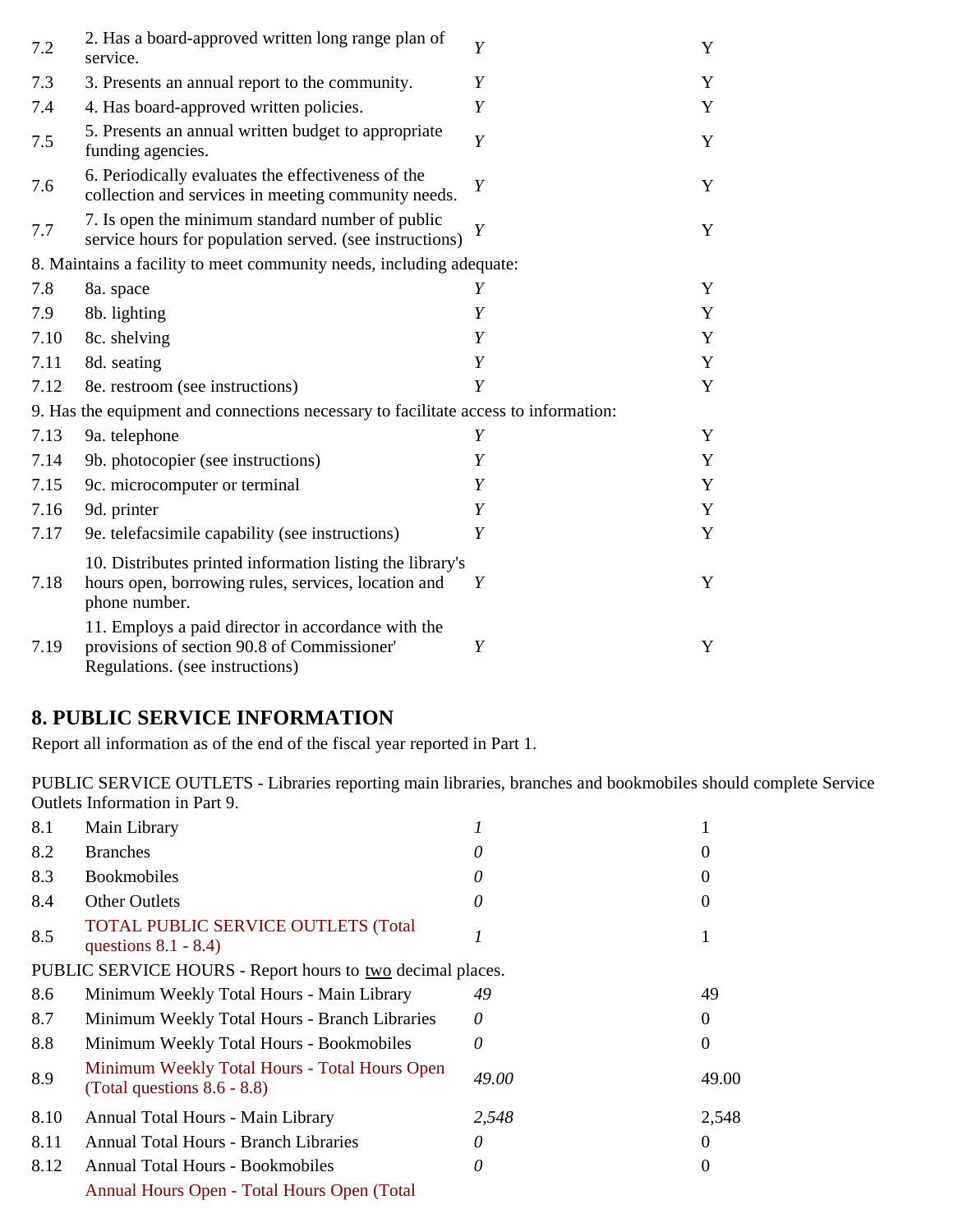## **9. SERVICE OUTLET INFORMATION**

NOTE: Libraries reporting Public Service Outlets in questions 8.1, 8.2 and 8.3 of Part 8 are required to complete this part of the Annual Report. Use this section to enter outlet information on main libraries, branches or bookmobiles. Complete one record for *each* main library, branch or bookmobile.

| 1.  | <b>Outlet Name</b>                                                                                     | Kingston Library                         | <b>Kingston Library</b>                  |
|-----|--------------------------------------------------------------------------------------------------------|------------------------------------------|------------------------------------------|
| 2.  | <b>Outlet Name Status</b>                                                                              | 00 (for no change)                       | 00 (for no change)                       |
| 3.  | <b>Street Address</b>                                                                                  | 55 Franklin St                           | 55 Franklin St                           |
| 4.  | <b>Outlet Street Address Status</b>                                                                    | 00 (for no change)                       | 00 (for no change)                       |
| 5.  | City                                                                                                   | Kingston                                 | Kingston                                 |
| 6.  | Zip Code                                                                                               | 12401                                    | 12401                                    |
| 7.  | Four-Digit Zip Code Extension                                                                          | 4944                                     | 4944                                     |
| 8.  | Phone (enter 10 digits only)                                                                           | $(845)$ 336-4260                         | $(845)$ 336-4260                         |
| 9.  | Fax Number (enter 10 digits only)                                                                      | $(845)$ 331-7981                         | $(845)$ 331-7981                         |
| 10. | E-mail Address                                                                                         | director@kingstonlibrary.org             | director@kingstonlibrary.org             |
| 11. | <b>Outlet URL</b>                                                                                      | www.kingstonlibrary.org                  | www.kingstonlibrary.org                  |
| 12. | County                                                                                                 | <b>Ulster</b>                            | Ulster                                   |
| 13. | Outlet Type Code (select one):                                                                         | CE                                       | CE                                       |
| 14. | Enter the appropriate outlet code (select one):                                                        | LO                                       | LO                                       |
| 15. | Who owns the outlet building?                                                                          |                                          | Library Board                            |
| 16. | Who owns the land on which the outlet building sits?                                                   |                                          | Library Board                            |
| 17. | Indicate the year this outlet was initially constructed                                                | 1878                                     | 1878                                     |
| 18. | Indicate the year the outlet underwent a major<br>renovation costing \$25,000 or more                  | 2007                                     | 2007                                     |
| 19. | Square footage of the outlet                                                                           | 16,000                                   | 16,000                                   |
| 20. | Does the outlet have a building entrance that is<br>physically accessible to a person in a wheelchair? | $\boldsymbol{Y}$                         | Y                                        |
| 21. | Is every public part of the outlet accessible to a<br>person in a wheelchair?                          | $\boldsymbol{Y}$                         | Y                                        |
| 22. | <b>LIBID</b>                                                                                           | 3200623420                               | 3200623420                               |
| 23. | <b>FSCSID</b>                                                                                          | NY0258                                   | NY0258                                   |
| 24. | Metropolitan Status Code                                                                               | NO                                       | N <sub>O</sub>                           |
| 25. | Number of Bookmobiles in the Bookmobile Outlet<br>Record                                               | $\theta$                                 | $\mathbf{0}$                             |
| 26. | <b>Outlet Structure Status</b>                                                                         | 00 (for no change from<br>previous year) | 00 (for no change from<br>previous year) |

## **10. OFFICERS AND TRUSTEES**

Report information about trustee meetings as of December 31, 2009. All public and association libraries are required by Education Law to hold at least four meetings a year.

### **BOARD MEETINGS**

| 10.1 | Total number of board meetings held during calendar $\frac{13}{13}$<br>year (January 1, 2009 to December 31, 2009) |                                                        | 13                                                     |
|------|--------------------------------------------------------------------------------------------------------------------|--------------------------------------------------------|--------------------------------------------------------|
|      | 10.2 Number of voting positions on library board.                                                                  |                                                        |                                                        |
|      | <b>BOARD MEMBER SELECTION</b>                                                                                      |                                                        |                                                        |
| 10.3 | Enter Board Member Selection Code (select one):                                                                    | EP - board members are<br>elected in a public election | EP - board members are<br>elected in a public election |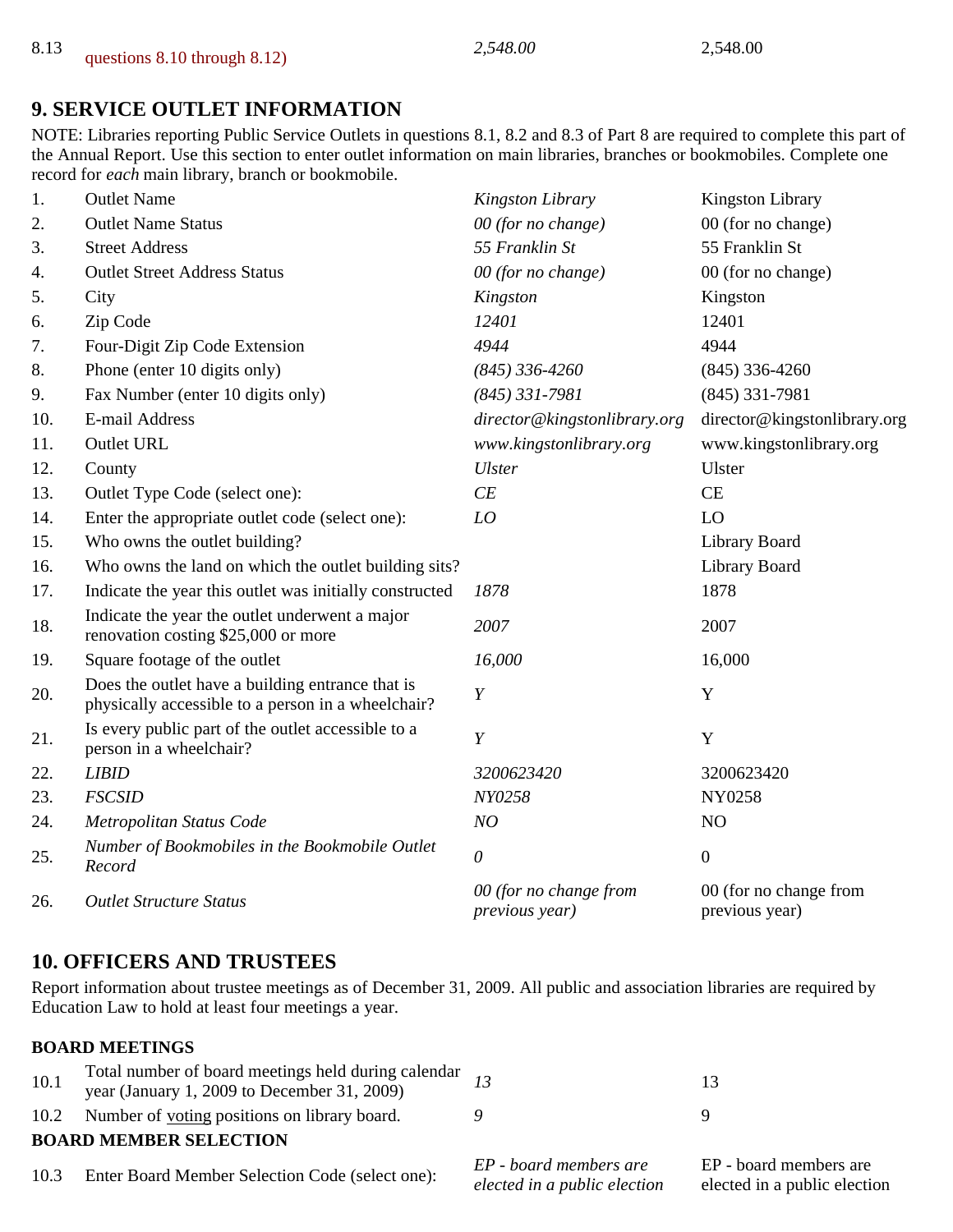List Officers and Board Members for the *2010 Calendar Year*. Complete one record for *each* board member.

| Title (drop-down): Mr., Mrs., Ms., Miss, Dr., The<br>10.4<br>Honorable, The Reverend, Other (specify using the<br>Ms.<br>State note), or Vacant<br><b>First Name</b><br>10.5<br>Madeline<br>10.6<br><b>Last Name</b><br>Hoetger<br>10.7<br><b>Mailing Address</b><br>10 Valley Street<br>10.8<br>City<br>Kingston<br>12401<br>10.9<br>Zip Code<br>10.10<br>Phone<br>$(845)$ 331-2797<br>E-mail Address<br>msmonumental@hvc.rr.com<br>10.11<br>Term Expires - Month<br>10.12<br>June<br>10.13<br>Term Expires - Year (yyyy)<br>2012<br>Title of Board Member (select one):<br>Ms.<br>Ms.<br>1.<br><b>First Name of Board Member</b><br>2.<br>Jane<br>Jane<br>Last Name of Board Member<br>Riley<br>3.<br>Riley<br>37 Progress St.<br>37 Progress St.<br><b>Mailing Address</b><br>4.<br>Kingston<br>5.<br>City<br>Kingston<br>12401<br>Zip Code (5 digits only)<br>12401<br>6.<br>Phone for the Board President only (enter 10 digits<br>$(845)$ 338-2384<br>7.<br>$(845)$ 338-2384<br>only)<br>E-mail address<br>jriley9868@aol.com<br>jriley9868@aol.com<br>Office Held or Trustee<br>President<br>Trustee<br>10.<br>Term Expires<br>June<br>June<br>2010<br>2010<br>11.<br>Term Expires - Year (yyyy)<br>Title of Board Member (select one):<br>Mr.<br>Mr.<br>1.<br><b>First Name of Board Member</b><br>Marvin<br>2.<br>David<br>Last Name of Board Member<br>Eisenberg<br>3.<br>Rolfe<br><b>Mailing Address</b><br>500 Washington Avenue, #5J<br>58 Fairmont Avenue<br>4.<br>City<br>Kingston<br>5.<br>Kingston<br>Zip Code (5 digits only)<br>12401<br>12401<br>6.<br>Phone for the Board President only (enter 10 digits<br>N/A<br>7.<br>N/A<br>only)<br>E-mail address<br>8.<br>meir@hvc.rr.com<br>david_rolfe@mac.com<br>Office Held or Trustee<br>Vice President<br>Trustee<br><b>Term Expires</b><br>10.<br>June<br>June<br>Term Expires - Year (yyyy)<br>2010<br>2010<br>11.<br>Title of Board Member (select one):<br>$Ms$ .<br>Mr.<br>1.<br>First Name of Board Member<br>2.<br>Madeline<br>Gary<br>Last Name of Board Member<br>Loeffel<br>3.<br>Hoetger<br><b>Mailing Address</b><br>10 Valley St.<br>40 Merilina Avenue<br>4.<br>City<br>Kingston<br>Kingston<br>5.<br>Zip Code (5 digits only)<br>12401<br>12401<br>6.<br>Phone for the Board President only (enter 10 digits<br>N/A<br>N/A<br>7.<br>only) |    | <b>BOARD PRESIDENT</b> |                         |                    |
|-----------------------------------------------------------------------------------------------------------------------------------------------------------------------------------------------------------------------------------------------------------------------------------------------------------------------------------------------------------------------------------------------------------------------------------------------------------------------------------------------------------------------------------------------------------------------------------------------------------------------------------------------------------------------------------------------------------------------------------------------------------------------------------------------------------------------------------------------------------------------------------------------------------------------------------------------------------------------------------------------------------------------------------------------------------------------------------------------------------------------------------------------------------------------------------------------------------------------------------------------------------------------------------------------------------------------------------------------------------------------------------------------------------------------------------------------------------------------------------------------------------------------------------------------------------------------------------------------------------------------------------------------------------------------------------------------------------------------------------------------------------------------------------------------------------------------------------------------------------------------------------------------------------------------------------------------------------------------------------------------------------------------------------------------------------------------------------------------------------------------------------------------------------------------------------------------------------------------------------------------------------------------------------------------------------------------------|----|------------------------|-------------------------|--------------------|
|                                                                                                                                                                                                                                                                                                                                                                                                                                                                                                                                                                                                                                                                                                                                                                                                                                                                                                                                                                                                                                                                                                                                                                                                                                                                                                                                                                                                                                                                                                                                                                                                                                                                                                                                                                                                                                                                                                                                                                                                                                                                                                                                                                                                                                                                                                                             |    |                        |                         |                    |
|                                                                                                                                                                                                                                                                                                                                                                                                                                                                                                                                                                                                                                                                                                                                                                                                                                                                                                                                                                                                                                                                                                                                                                                                                                                                                                                                                                                                                                                                                                                                                                                                                                                                                                                                                                                                                                                                                                                                                                                                                                                                                                                                                                                                                                                                                                                             |    |                        |                         |                    |
|                                                                                                                                                                                                                                                                                                                                                                                                                                                                                                                                                                                                                                                                                                                                                                                                                                                                                                                                                                                                                                                                                                                                                                                                                                                                                                                                                                                                                                                                                                                                                                                                                                                                                                                                                                                                                                                                                                                                                                                                                                                                                                                                                                                                                                                                                                                             |    |                        |                         |                    |
|                                                                                                                                                                                                                                                                                                                                                                                                                                                                                                                                                                                                                                                                                                                                                                                                                                                                                                                                                                                                                                                                                                                                                                                                                                                                                                                                                                                                                                                                                                                                                                                                                                                                                                                                                                                                                                                                                                                                                                                                                                                                                                                                                                                                                                                                                                                             |    |                        |                         |                    |
|                                                                                                                                                                                                                                                                                                                                                                                                                                                                                                                                                                                                                                                                                                                                                                                                                                                                                                                                                                                                                                                                                                                                                                                                                                                                                                                                                                                                                                                                                                                                                                                                                                                                                                                                                                                                                                                                                                                                                                                                                                                                                                                                                                                                                                                                                                                             |    |                        |                         |                    |
|                                                                                                                                                                                                                                                                                                                                                                                                                                                                                                                                                                                                                                                                                                                                                                                                                                                                                                                                                                                                                                                                                                                                                                                                                                                                                                                                                                                                                                                                                                                                                                                                                                                                                                                                                                                                                                                                                                                                                                                                                                                                                                                                                                                                                                                                                                                             |    |                        |                         |                    |
|                                                                                                                                                                                                                                                                                                                                                                                                                                                                                                                                                                                                                                                                                                                                                                                                                                                                                                                                                                                                                                                                                                                                                                                                                                                                                                                                                                                                                                                                                                                                                                                                                                                                                                                                                                                                                                                                                                                                                                                                                                                                                                                                                                                                                                                                                                                             |    |                        |                         |                    |
|                                                                                                                                                                                                                                                                                                                                                                                                                                                                                                                                                                                                                                                                                                                                                                                                                                                                                                                                                                                                                                                                                                                                                                                                                                                                                                                                                                                                                                                                                                                                                                                                                                                                                                                                                                                                                                                                                                                                                                                                                                                                                                                                                                                                                                                                                                                             |    |                        |                         |                    |
|                                                                                                                                                                                                                                                                                                                                                                                                                                                                                                                                                                                                                                                                                                                                                                                                                                                                                                                                                                                                                                                                                                                                                                                                                                                                                                                                                                                                                                                                                                                                                                                                                                                                                                                                                                                                                                                                                                                                                                                                                                                                                                                                                                                                                                                                                                                             |    |                        |                         |                    |
|                                                                                                                                                                                                                                                                                                                                                                                                                                                                                                                                                                                                                                                                                                                                                                                                                                                                                                                                                                                                                                                                                                                                                                                                                                                                                                                                                                                                                                                                                                                                                                                                                                                                                                                                                                                                                                                                                                                                                                                                                                                                                                                                                                                                                                                                                                                             |    |                        |                         |                    |
|                                                                                                                                                                                                                                                                                                                                                                                                                                                                                                                                                                                                                                                                                                                                                                                                                                                                                                                                                                                                                                                                                                                                                                                                                                                                                                                                                                                                                                                                                                                                                                                                                                                                                                                                                                                                                                                                                                                                                                                                                                                                                                                                                                                                                                                                                                                             |    |                        |                         |                    |
|                                                                                                                                                                                                                                                                                                                                                                                                                                                                                                                                                                                                                                                                                                                                                                                                                                                                                                                                                                                                                                                                                                                                                                                                                                                                                                                                                                                                                                                                                                                                                                                                                                                                                                                                                                                                                                                                                                                                                                                                                                                                                                                                                                                                                                                                                                                             |    |                        |                         |                    |
|                                                                                                                                                                                                                                                                                                                                                                                                                                                                                                                                                                                                                                                                                                                                                                                                                                                                                                                                                                                                                                                                                                                                                                                                                                                                                                                                                                                                                                                                                                                                                                                                                                                                                                                                                                                                                                                                                                                                                                                                                                                                                                                                                                                                                                                                                                                             |    |                        |                         |                    |
|                                                                                                                                                                                                                                                                                                                                                                                                                                                                                                                                                                                                                                                                                                                                                                                                                                                                                                                                                                                                                                                                                                                                                                                                                                                                                                                                                                                                                                                                                                                                                                                                                                                                                                                                                                                                                                                                                                                                                                                                                                                                                                                                                                                                                                                                                                                             |    |                        |                         |                    |
|                                                                                                                                                                                                                                                                                                                                                                                                                                                                                                                                                                                                                                                                                                                                                                                                                                                                                                                                                                                                                                                                                                                                                                                                                                                                                                                                                                                                                                                                                                                                                                                                                                                                                                                                                                                                                                                                                                                                                                                                                                                                                                                                                                                                                                                                                                                             |    |                        |                         |                    |
|                                                                                                                                                                                                                                                                                                                                                                                                                                                                                                                                                                                                                                                                                                                                                                                                                                                                                                                                                                                                                                                                                                                                                                                                                                                                                                                                                                                                                                                                                                                                                                                                                                                                                                                                                                                                                                                                                                                                                                                                                                                                                                                                                                                                                                                                                                                             |    |                        |                         |                    |
|                                                                                                                                                                                                                                                                                                                                                                                                                                                                                                                                                                                                                                                                                                                                                                                                                                                                                                                                                                                                                                                                                                                                                                                                                                                                                                                                                                                                                                                                                                                                                                                                                                                                                                                                                                                                                                                                                                                                                                                                                                                                                                                                                                                                                                                                                                                             |    |                        |                         |                    |
|                                                                                                                                                                                                                                                                                                                                                                                                                                                                                                                                                                                                                                                                                                                                                                                                                                                                                                                                                                                                                                                                                                                                                                                                                                                                                                                                                                                                                                                                                                                                                                                                                                                                                                                                                                                                                                                                                                                                                                                                                                                                                                                                                                                                                                                                                                                             |    |                        |                         |                    |
|                                                                                                                                                                                                                                                                                                                                                                                                                                                                                                                                                                                                                                                                                                                                                                                                                                                                                                                                                                                                                                                                                                                                                                                                                                                                                                                                                                                                                                                                                                                                                                                                                                                                                                                                                                                                                                                                                                                                                                                                                                                                                                                                                                                                                                                                                                                             | 8. |                        |                         |                    |
|                                                                                                                                                                                                                                                                                                                                                                                                                                                                                                                                                                                                                                                                                                                                                                                                                                                                                                                                                                                                                                                                                                                                                                                                                                                                                                                                                                                                                                                                                                                                                                                                                                                                                                                                                                                                                                                                                                                                                                                                                                                                                                                                                                                                                                                                                                                             | 9. |                        |                         |                    |
|                                                                                                                                                                                                                                                                                                                                                                                                                                                                                                                                                                                                                                                                                                                                                                                                                                                                                                                                                                                                                                                                                                                                                                                                                                                                                                                                                                                                                                                                                                                                                                                                                                                                                                                                                                                                                                                                                                                                                                                                                                                                                                                                                                                                                                                                                                                             |    |                        |                         |                    |
|                                                                                                                                                                                                                                                                                                                                                                                                                                                                                                                                                                                                                                                                                                                                                                                                                                                                                                                                                                                                                                                                                                                                                                                                                                                                                                                                                                                                                                                                                                                                                                                                                                                                                                                                                                                                                                                                                                                                                                                                                                                                                                                                                                                                                                                                                                                             |    |                        |                         |                    |
|                                                                                                                                                                                                                                                                                                                                                                                                                                                                                                                                                                                                                                                                                                                                                                                                                                                                                                                                                                                                                                                                                                                                                                                                                                                                                                                                                                                                                                                                                                                                                                                                                                                                                                                                                                                                                                                                                                                                                                                                                                                                                                                                                                                                                                                                                                                             |    |                        |                         |                    |
|                                                                                                                                                                                                                                                                                                                                                                                                                                                                                                                                                                                                                                                                                                                                                                                                                                                                                                                                                                                                                                                                                                                                                                                                                                                                                                                                                                                                                                                                                                                                                                                                                                                                                                                                                                                                                                                                                                                                                                                                                                                                                                                                                                                                                                                                                                                             |    |                        |                         |                    |
|                                                                                                                                                                                                                                                                                                                                                                                                                                                                                                                                                                                                                                                                                                                                                                                                                                                                                                                                                                                                                                                                                                                                                                                                                                                                                                                                                                                                                                                                                                                                                                                                                                                                                                                                                                                                                                                                                                                                                                                                                                                                                                                                                                                                                                                                                                                             |    |                        |                         |                    |
|                                                                                                                                                                                                                                                                                                                                                                                                                                                                                                                                                                                                                                                                                                                                                                                                                                                                                                                                                                                                                                                                                                                                                                                                                                                                                                                                                                                                                                                                                                                                                                                                                                                                                                                                                                                                                                                                                                                                                                                                                                                                                                                                                                                                                                                                                                                             |    |                        |                         |                    |
|                                                                                                                                                                                                                                                                                                                                                                                                                                                                                                                                                                                                                                                                                                                                                                                                                                                                                                                                                                                                                                                                                                                                                                                                                                                                                                                                                                                                                                                                                                                                                                                                                                                                                                                                                                                                                                                                                                                                                                                                                                                                                                                                                                                                                                                                                                                             |    |                        |                         |                    |
|                                                                                                                                                                                                                                                                                                                                                                                                                                                                                                                                                                                                                                                                                                                                                                                                                                                                                                                                                                                                                                                                                                                                                                                                                                                                                                                                                                                                                                                                                                                                                                                                                                                                                                                                                                                                                                                                                                                                                                                                                                                                                                                                                                                                                                                                                                                             |    |                        |                         |                    |
|                                                                                                                                                                                                                                                                                                                                                                                                                                                                                                                                                                                                                                                                                                                                                                                                                                                                                                                                                                                                                                                                                                                                                                                                                                                                                                                                                                                                                                                                                                                                                                                                                                                                                                                                                                                                                                                                                                                                                                                                                                                                                                                                                                                                                                                                                                                             |    |                        |                         |                    |
|                                                                                                                                                                                                                                                                                                                                                                                                                                                                                                                                                                                                                                                                                                                                                                                                                                                                                                                                                                                                                                                                                                                                                                                                                                                                                                                                                                                                                                                                                                                                                                                                                                                                                                                                                                                                                                                                                                                                                                                                                                                                                                                                                                                                                                                                                                                             |    |                        |                         |                    |
|                                                                                                                                                                                                                                                                                                                                                                                                                                                                                                                                                                                                                                                                                                                                                                                                                                                                                                                                                                                                                                                                                                                                                                                                                                                                                                                                                                                                                                                                                                                                                                                                                                                                                                                                                                                                                                                                                                                                                                                                                                                                                                                                                                                                                                                                                                                             | 9. |                        |                         |                    |
|                                                                                                                                                                                                                                                                                                                                                                                                                                                                                                                                                                                                                                                                                                                                                                                                                                                                                                                                                                                                                                                                                                                                                                                                                                                                                                                                                                                                                                                                                                                                                                                                                                                                                                                                                                                                                                                                                                                                                                                                                                                                                                                                                                                                                                                                                                                             |    |                        |                         |                    |
|                                                                                                                                                                                                                                                                                                                                                                                                                                                                                                                                                                                                                                                                                                                                                                                                                                                                                                                                                                                                                                                                                                                                                                                                                                                                                                                                                                                                                                                                                                                                                                                                                                                                                                                                                                                                                                                                                                                                                                                                                                                                                                                                                                                                                                                                                                                             |    |                        |                         |                    |
|                                                                                                                                                                                                                                                                                                                                                                                                                                                                                                                                                                                                                                                                                                                                                                                                                                                                                                                                                                                                                                                                                                                                                                                                                                                                                                                                                                                                                                                                                                                                                                                                                                                                                                                                                                                                                                                                                                                                                                                                                                                                                                                                                                                                                                                                                                                             |    |                        |                         |                    |
|                                                                                                                                                                                                                                                                                                                                                                                                                                                                                                                                                                                                                                                                                                                                                                                                                                                                                                                                                                                                                                                                                                                                                                                                                                                                                                                                                                                                                                                                                                                                                                                                                                                                                                                                                                                                                                                                                                                                                                                                                                                                                                                                                                                                                                                                                                                             |    |                        |                         |                    |
|                                                                                                                                                                                                                                                                                                                                                                                                                                                                                                                                                                                                                                                                                                                                                                                                                                                                                                                                                                                                                                                                                                                                                                                                                                                                                                                                                                                                                                                                                                                                                                                                                                                                                                                                                                                                                                                                                                                                                                                                                                                                                                                                                                                                                                                                                                                             |    |                        |                         |                    |
|                                                                                                                                                                                                                                                                                                                                                                                                                                                                                                                                                                                                                                                                                                                                                                                                                                                                                                                                                                                                                                                                                                                                                                                                                                                                                                                                                                                                                                                                                                                                                                                                                                                                                                                                                                                                                                                                                                                                                                                                                                                                                                                                                                                                                                                                                                                             |    |                        |                         |                    |
|                                                                                                                                                                                                                                                                                                                                                                                                                                                                                                                                                                                                                                                                                                                                                                                                                                                                                                                                                                                                                                                                                                                                                                                                                                                                                                                                                                                                                                                                                                                                                                                                                                                                                                                                                                                                                                                                                                                                                                                                                                                                                                                                                                                                                                                                                                                             |    |                        |                         |                    |
|                                                                                                                                                                                                                                                                                                                                                                                                                                                                                                                                                                                                                                                                                                                                                                                                                                                                                                                                                                                                                                                                                                                                                                                                                                                                                                                                                                                                                                                                                                                                                                                                                                                                                                                                                                                                                                                                                                                                                                                                                                                                                                                                                                                                                                                                                                                             |    |                        |                         |                    |
|                                                                                                                                                                                                                                                                                                                                                                                                                                                                                                                                                                                                                                                                                                                                                                                                                                                                                                                                                                                                                                                                                                                                                                                                                                                                                                                                                                                                                                                                                                                                                                                                                                                                                                                                                                                                                                                                                                                                                                                                                                                                                                                                                                                                                                                                                                                             |    |                        |                         |                    |
|                                                                                                                                                                                                                                                                                                                                                                                                                                                                                                                                                                                                                                                                                                                                                                                                                                                                                                                                                                                                                                                                                                                                                                                                                                                                                                                                                                                                                                                                                                                                                                                                                                                                                                                                                                                                                                                                                                                                                                                                                                                                                                                                                                                                                                                                                                                             | 8. | E-mail address         | msmonumental@hvc.rr.com | loeffel@us.ibm.com |
| Office Held or Trustee<br>Secretary                                                                                                                                                                                                                                                                                                                                                                                                                                                                                                                                                                                                                                                                                                                                                                                                                                                                                                                                                                                                                                                                                                                                                                                                                                                                                                                                                                                                                                                                                                                                                                                                                                                                                                                                                                                                                                                                                                                                                                                                                                                                                                                                                                                                                                                                                         | 9. |                        |                         |                    |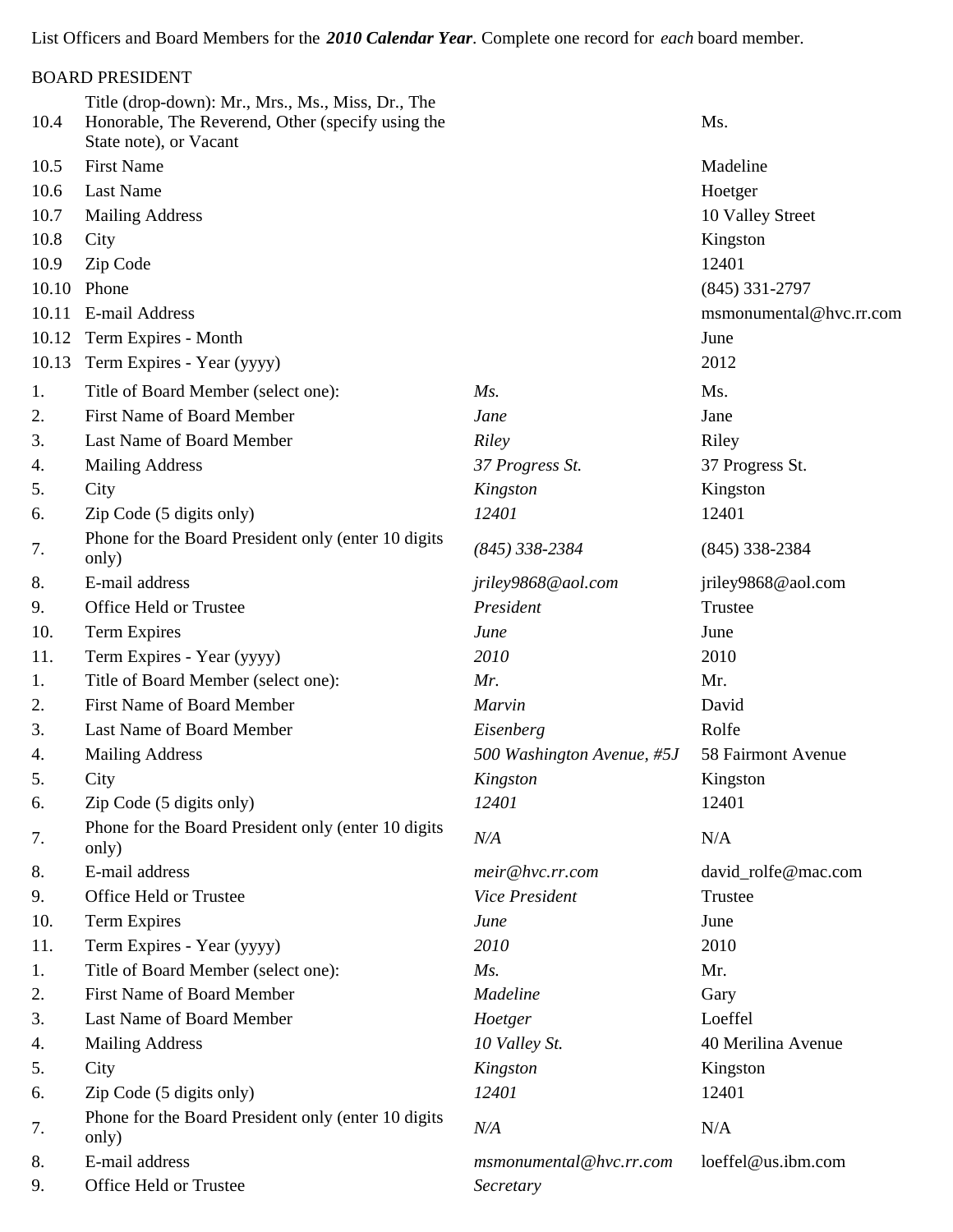| 10. | Term Expires                                                 | June                                    | June                  |
|-----|--------------------------------------------------------------|-----------------------------------------|-----------------------|
| 11. | Term Expires - Year (yyyy)                                   | 2009                                    | 2012                  |
| 1.  | Title of Board Member (select one):                          | Mrs.                                    | Mrs.                  |
| 2.  | First Name of Board Member                                   | Emilie                                  | Emilie                |
| 3.  | Last Name of Board Member                                    | Hauser                                  | Hauser                |
| 4.  | <b>Mailing Address</b>                                       | 63 Highland Avenue                      | 63 Highland Avenue    |
| 5.  | City                                                         | Kingston                                | Kingston              |
| 6.  | Zip Code (5 digits only)                                     | 12401                                   | 12401                 |
| 7.  | Phone for the Board President only (enter 10 digits<br>only) | N/A                                     | N/A                   |
| 8.  | E-mail address                                               | eehauser@gmail.com                      | eehauser@gmail.com    |
| 9.  | Office Held or Trustee                                       | <b>Trustee</b>                          | Trustee               |
| 10. | Term Expires                                                 | June                                    | June                  |
| 11. | Term Expires - Year (yyyy)                                   | 2010                                    | 2010                  |
| 1.  | Title of Board Member (select one):                          | Dr.                                     | Dr.                   |
| 2.  | <b>First Name of Board Member</b>                            | Edwin                                   | Edwin                 |
| 3.  | Last Name of Board Member                                    | Pell                                    | Pell                  |
| 4.  | <b>Mailing Address</b>                                       | 24 Spruce Street                        | 24 Spruce Street      |
| 5.  | City                                                         | Kingston                                | Kingston              |
| 6.  | Zip Code (5 digits only)                                     | 12401                                   | 12401                 |
| 7.  | Phone for the Board President only (enter 10 digits<br>only) | N/A                                     | N/A                   |
| 8.  | E-mail address                                               | pellphd@yahoo.com                       | pellphd@yahoo.com     |
| 9.  | Office Held or Trustee                                       | <b>Trustee</b>                          | Trustee               |
| 10. | <b>Term Expires</b>                                          | June                                    | June                  |
| 11. | Term Expires - Year (yyyy)                                   | 2011                                    | 2011                  |
| 1.  | Title of Board Member (select one):                          | Other (specify using the State<br>note) | Ms.                   |
| 2.  | First Name of Board Member                                   | Reverend Arthur                         | Ursula                |
| 3.  | Last Name of Board Member                                    | Coston                                  | Inghem                |
| 4.  | <b>Mailing Address</b>                                       | 38 Linderman Avenue                     | 76 Miller's Lane      |
| 5.  | City                                                         | Kingston                                | Kingston              |
| 6.  | Zip Code (5 digits only)                                     | 12401                                   | 12401                 |
| 7.  | Phone for the Board President only (enter 10 digits<br>only) | N/A                                     | N/A                   |
| 8.  | E-mail address                                               | acosta@hvc.rr.com                       | uinghem@lshv.org      |
| 9.  | Office Held or Trustee                                       | Trustee                                 | <b>Vice President</b> |
| 10. | <b>Term Expires</b>                                          | June                                    | June                  |
| 11. | Term Expires - Year (yyyy)                                   | 2009                                    | 2012                  |
| 1.  | Title of Board Member (select one):                          | Mrs.                                    | Mrs.                  |
| 2.  | First Name of Board Member                                   | Susan                                   | Susan                 |
| 3.  | Last Name of Board Member                                    | <b>Simek</b>                            | Simek                 |
| 4.  | <b>Mailing Address</b>                                       | 63 Highland Ave.                        | 63 Highland Ave.      |
| 5.  | City                                                         | Kingston                                | Kingston              |
| 6.  | Zip Code (5 digits only)                                     | 12401                                   | 12401                 |
| 7.  | Phone for the Board President only (enter 10 digits<br>only) | N/A                                     | N/A                   |
| 8.  | E-mail address                                               | jzsiqzoo@msn.com                        | jzsiqzoo@msn.com      |
| 9.  | Office Held or Trustee                                       | <b>Trustee</b>                          | Secretary             |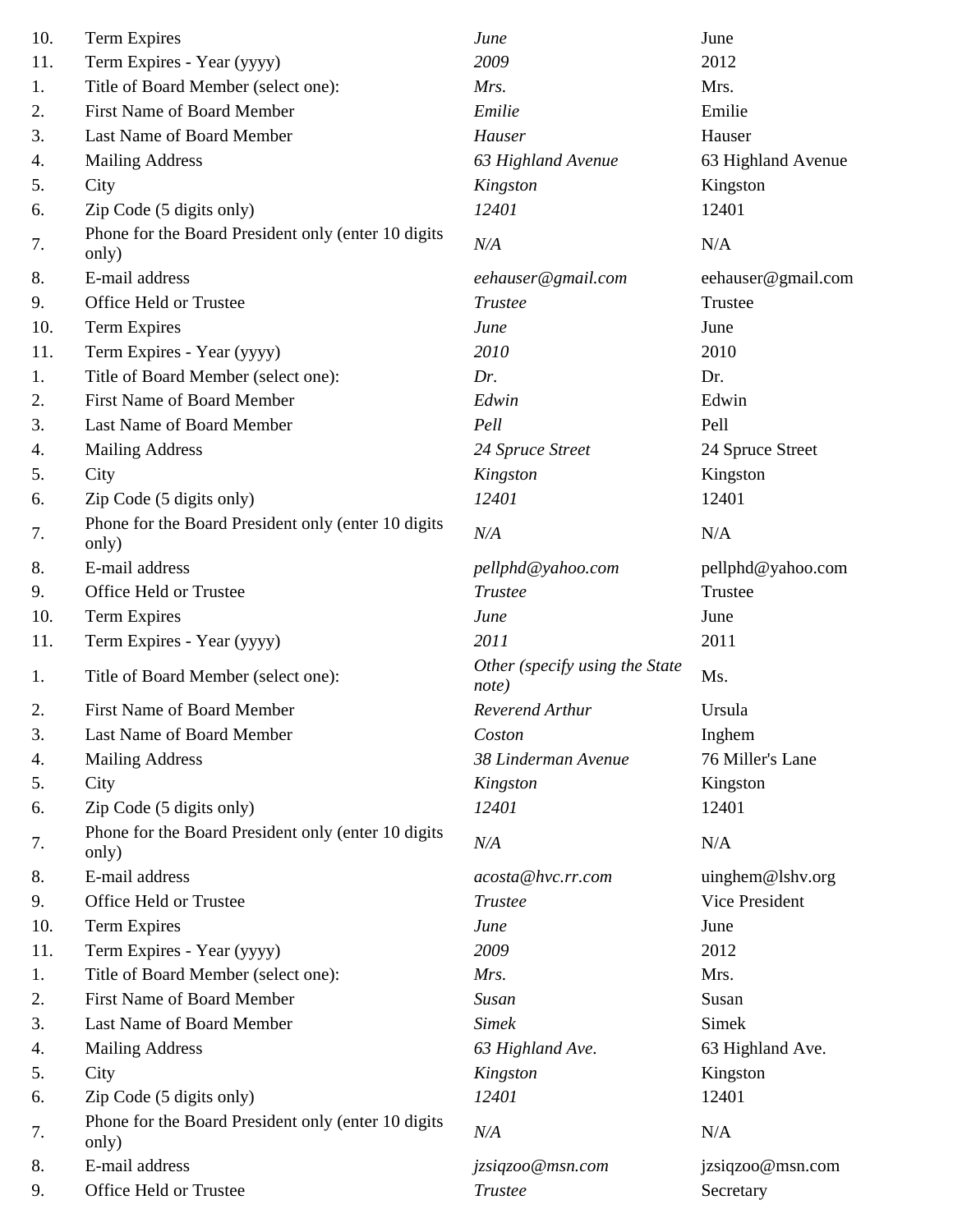| 10. | Term Expires                                                  | June                  | June                 |
|-----|---------------------------------------------------------------|-----------------------|----------------------|
| 11. | Term Expires - Year (yyyy)                                    | 2011                  | 2011                 |
| 1.  | Title of Board Member (select one):                           | Mr.                   | Mr.                  |
| 2.  | First Name of Board Member                                    | Tony                  | Paul                 |
| 3.  | Last Name of Board Member                                     | Argulewicz            | Werbalowsky          |
| 4.  | <b>Mailing Address</b>                                        | 214 West Chestnut St. | 69 Lafayette Ave. #4 |
| 5.  | City                                                          | Kingston              | Kingston             |
| 6.  | $\mathbf{Zip}$ Code (5 digits only)                           | 12401                 | 12401                |
| 7.  | Phone for the Board President only (enter 10 digits)<br>only) | N/A                   | N/A                  |
| 8.  | E-mail address                                                | aaargulewicz@aol.com  | pwerb@hotmail.com    |
| 9.  | Office Held or Trustee                                        | Trustee               | Trustee              |
| 10. | Term Expires                                                  | June                  | June                 |
| 11. | Term Expires - Year (yyyy)                                    | 2009                  | 2011                 |
|     |                                                               |                       |                      |

## **11. OPERATING FUNDS RECEIPTS**

Report financial data based on the fiscal reporting year reported in Part 1. *ROUND TO THE NEAREST DOLLAR.*

### **LOCAL PUBLIC FUNDS**

Specify by name the municipalities or districts which are the source of funds.

| 11.1 | Does the library receive any local public funds? If<br>yes, complete one record for each funding source; if<br>no, go to question 11.3. | Y                             | Y                                |
|------|-----------------------------------------------------------------------------------------------------------------------------------------|-------------------------------|----------------------------------|
| 1.   | Source of Funds                                                                                                                         | <b>School District</b>        | Other                            |
| 2.   | Name of funding County, Municipality or District                                                                                        | Kingston City School District | <b>Kingston Library District</b> |
| 3.   | Amount                                                                                                                                  | \$23,000                      | \$618,712                        |
| 4.   | Subject to Public Vote                                                                                                                  | Y                             | Y                                |
| 5.   | Written Contractual Agreement                                                                                                           | $\boldsymbol{N}$              | N                                |
| 1.   | Source of Funds                                                                                                                         | City                          | <b>School District</b>           |
| 2.   | Name of funding County, Municipality or District                                                                                        | Kngston                       | Kingston City School District    |
| 3.   | Amount                                                                                                                                  | \$609,506                     | \$23,000                         |
| 4.   | Subject to Public Vote                                                                                                                  | Y                             | $\mathbf N$                      |
| 5.   | Written Contractual Agreement                                                                                                           | $\boldsymbol{N}$              | Y                                |
| 11.2 | <b>TOTAL LOCAL PUBLIC FUNDS</b>                                                                                                         | \$632,506                     | \$641,712                        |
|      | <b>SYSTEM CASH GRANTS TO MEMBER LIBRARY</b>                                                                                             |                               |                                  |
| 11.3 | Local Library Services Aid (LLSA)                                                                                                       | \$7,063                       | \$5,913                          |
| 11.4 | Central Library Aid (CLDA and/or CBA)                                                                                                   | \$0                           | \$0                              |
| 11.5 | Additional State Aid received from the System                                                                                           | \$0                           | \$0                              |
| 11.6 | Federal Aid received from the System                                                                                                    | \$0                           | \$0                              |
| 11.7 | Other Cash Grants                                                                                                                       | \$36,266                      | \$13,695                         |
| 11.8 | <b>TOTAL SYSTEM CASH GRANTS (Add</b><br>Questions 11.3, 11.4, 11.5, 11.6 and 11.7)                                                      | \$43,329                      | \$19,608                         |
|      | <b>OTHER STATE AID</b>                                                                                                                  |                               |                                  |
| 11.9 | State Aid other than LLSA, Central Library Aid<br>(CLDA and/or CBA), or other State Aid reported as<br>system cash grants               | \$0                           | \$0                              |
|      | FEDERAL AID FOR LIBRARY OPERATION                                                                                                       |                               |                                  |
|      | 11.10 LSTA                                                                                                                              | \$0                           | \$0                              |
|      | 11.11 Other Federal Aid                                                                                                                 | \$0                           | \$0                              |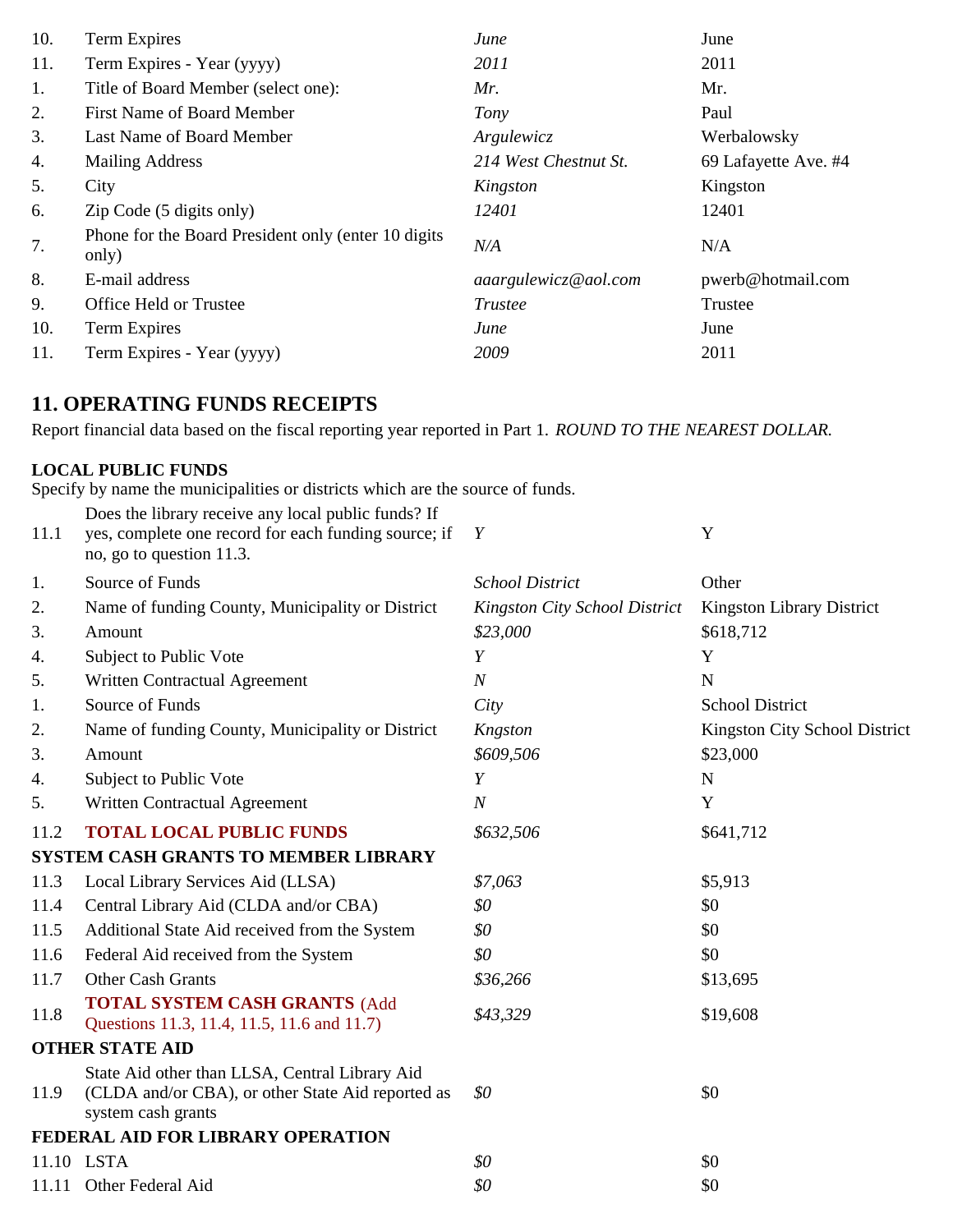| 11.12 | <b>TOTAL FEDERAL AID</b> (Add Questions 11.10 and<br>11.11)                                                                                            | $\overline{30}$ | \$0         |
|-------|--------------------------------------------------------------------------------------------------------------------------------------------------------|-----------------|-------------|
|       | <b>CONTRACTS WITH PUBLIC LIBRARIES</b><br>11.13 AND/OR PUBLIC LIBRARY SYSTEMS IN NEW \$0<br><b>YORK STATE</b>                                          |                 | \$0         |
|       | <b>OTHER RECEIPTS</b>                                                                                                                                  |                 |             |
|       | 11.14 Gifts and Endowments                                                                                                                             | \$261,480       | \$22,946    |
|       | 11.15 Fund Raising                                                                                                                                     | \$0             | \$0         |
| 11.16 | Income from Investments                                                                                                                                | \$6,920         | \$8,437     |
|       | 11.17 Library Charges                                                                                                                                  | \$21,244        | \$31,296    |
| 11.18 | Other                                                                                                                                                  | \$976           | \$417       |
| 11.19 | <b>TOTAL OTHER RECEIPTS (Add Questions</b><br>11.14, 11.15, 11.16, 11.17 and 11.18)                                                                    | \$290,620       | \$63,096    |
| 11.20 | <b>TOTAL OPERATING FUND RECEIPTS (Add</b><br>Questions 11.2, 11.8, 11.9, 11.12, 11.13 and 11.19)                                                       | \$966,455       | \$724,416   |
|       | 11.21 BUDGET LOANS                                                                                                                                     | \$0             | \$0         |
|       | <b>TRANSFERS</b>                                                                                                                                       |                 |             |
|       | 11.22 From Capital Fund (Same as Question 14.8)                                                                                                        | \$11,748        | \$0         |
|       | 11.23 From Other Funds                                                                                                                                 | \$0\$           | \$0         |
| 11.24 | <b>TOTAL TRANSFERS</b> (Add Questions 11.22 and<br>11.23)                                                                                              | \$11,748        | \$0         |
|       | <b>BALANCE</b> - Beginning of Fiscal Year Ending 2009<br>11.25 (Same as Question 12.38 of previous year if fiscal<br>year has not changed)             | \$174,810       | \$449,866   |
| 11.26 | <b>GRAND TOTAL RECEIPTS, BUDGET LOANS,</b><br><b>TRANSFERS AND BALANCE (Add Questions</b><br>11.20, 11.21, 11.24 and 11.25; Same as Question<br>12.39) | \$1,153,013     | \$1,174,282 |
|       | <b>12. OPERATING FUND DISBURSEMENTS</b><br><b>STAFF EXPENDITURES</b>                                                                                   |                 |             |
|       | <b>Salaries &amp; Wages Paid from Library Funds</b>                                                                                                    |                 |             |
| 12.1  | <b>Certified Librarians</b>                                                                                                                            | \$83,133        | \$95,237    |
| 12.2  | Other Staff                                                                                                                                            | \$239,118       | \$251,718   |
| 12.3  | <b>Total Salaries &amp; Wages Expenditures</b> (Add<br>Questions 12.1 and 12.2)                                                                        | \$322,251       | \$346,955   |
| 12.4  | <b>Employee Benefits Expenditures</b>                                                                                                                  | \$72,907        | \$71,428    |
| 12.5  | <b>Total Staff Expenditures (Add Questions 12.3 and</b><br>12.4)                                                                                       | \$395,158       | \$418,383   |
|       | <b>COLLECTION EXPENDITURES</b>                                                                                                                         |                 |             |
| 12.6  | <b>Print Materials Expenditures</b>                                                                                                                    | \$53,662        | \$52,075    |
| 12.7  | <b>Electronic Materials Expenditures</b>                                                                                                               | \$3,961         | \$2,464     |
| 12.8  | <b>Other Materials Expenditures</b>                                                                                                                    | \$6,064         | \$16,124    |
| 12.9  | <b>Total Collection Expenditures (Add Questions 12.6,</b><br>12.7 and 12.8)                                                                            | \$63,687        | \$70,663    |
|       | <b>CAPITAL EXPENDITURES FROM OPERATING FUNDS</b>                                                                                                       |                 |             |
| 12.10 | From Local Public Funds (71PF)                                                                                                                         | \$9,705         | \$3,676     |
| 12.11 | From Other Funds (71OF)                                                                                                                                | \$31,110        | \$3,900     |
|       | <b>Total Capital Expenditures (Add Questions 12.10)</b>                                                                                                |                 |             |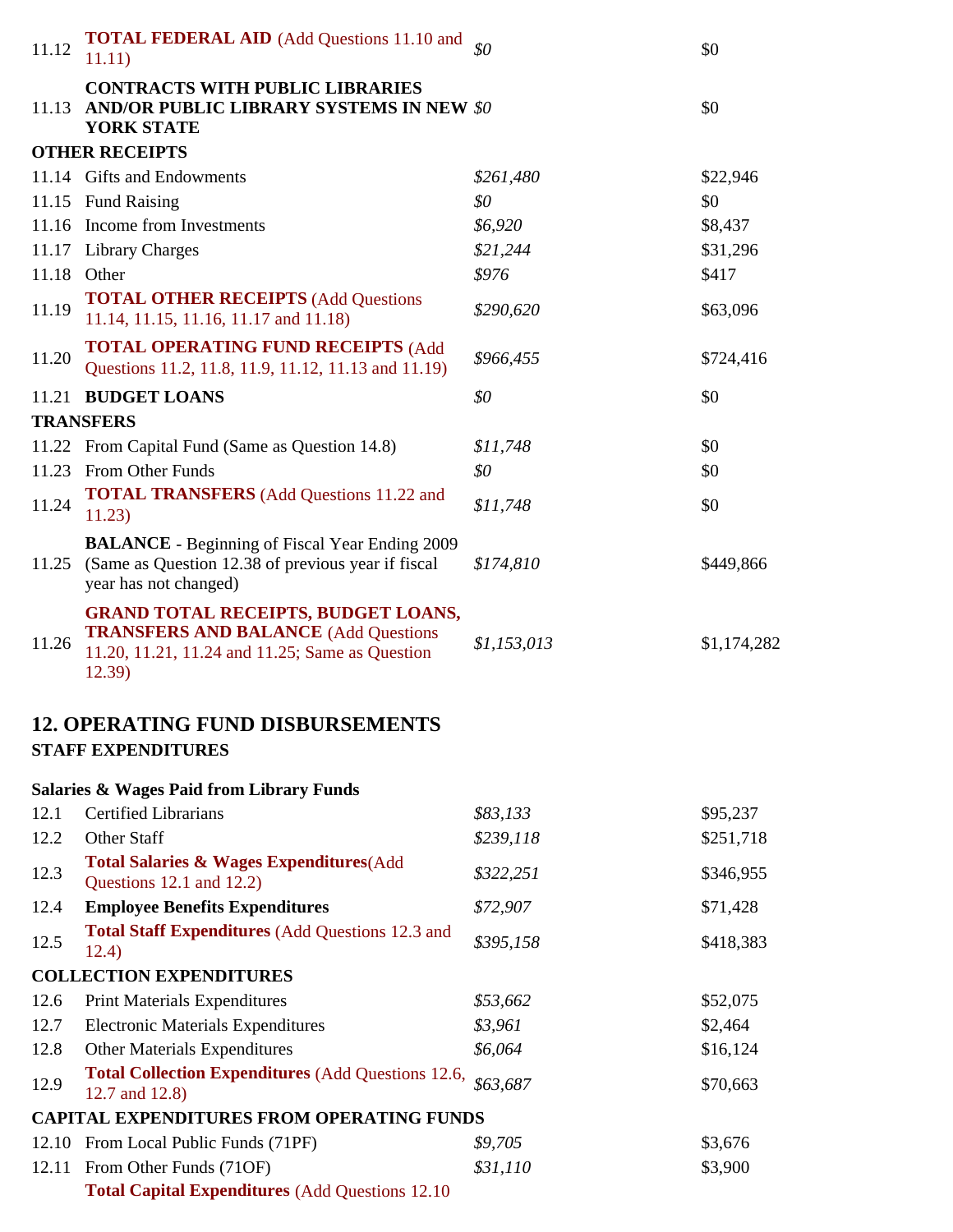| 12.12 | and 12.11)                                                                                                                        | \$40,815  | \$7,576   |
|-------|-----------------------------------------------------------------------------------------------------------------------------------|-----------|-----------|
|       | OPERATION AND MAINTENANCE OF BUILDINGS                                                                                            |           |           |
|       | <b>Repairs to Building &amp; Building Equipment</b>                                                                               |           |           |
|       | 12.13 From Local Public Funds (72PF)                                                                                              | \$16,667  | \$19,185  |
|       | 12.14 From Other Funds (72OF)                                                                                                     | \$65      | \$0       |
|       | 12.15 Total Repairs (Add Questions 12.13 and 12.14)                                                                               | \$16,732  | \$19,185  |
| 12.16 | Other Disbursements for Operation & Maintenance of<br><b>Buildings</b>                                                            | \$48,381  | \$57,238  |
| 12.17 | <b>Total Operation &amp; Maintenance of Buildings (Add)</b><br>Questions 12.15 and 12.16)                                         | \$65,113  | \$76,423  |
|       | <b>MISCELLANEOUS EXPENSES</b>                                                                                                     |           |           |
| 12.18 | <b>Office and Library Supplies</b>                                                                                                | \$7,708   | \$11,107  |
| 12.19 | Telecommunications                                                                                                                | \$3,332   | \$4,748   |
| 12.20 | <b>Binding Expenses</b>                                                                                                           | \$0       | \$0       |
| 12.21 | Postage and Freight                                                                                                               | \$1,826   | \$1,629   |
|       | 12.22 Other Miscellaneous                                                                                                         | \$59,637  | \$56,022  |
| 12.23 | <b>Total Miscellaneous Expenses (Add Questions</b><br>12.18, 12.19, 12.20, 12.21 and 12.22)                                       | \$72,503  | \$73,506  |
| 12.24 | <b>CONTRACTS WITH PUBLIC LIBRARIES</b><br>AND/OR PUBLIC LIBRARY SYSTEMS IN NEW \$8,781<br><b>YORK STATE</b>                       |           | \$8,848   |
|       | <b>DEBT SERVICE</b>                                                                                                               |           |           |
|       | <b>Capital Purposes Loans (Principal and Interest)</b>                                                                            |           |           |
|       | 12.25 From Local Public Funds (73PF)                                                                                              | \$57,090  | \$0       |
|       | 12.26 From Other Funds (73OF)                                                                                                     | \$0       | \$0       |
|       | 12.27 Total (Add Questions 12.25 and 12.26)                                                                                       | \$57,090  | \$0       |
|       | 12.28 Budget Loans (Principal and Interest)                                                                                       | \$0       | \$0       |
| 12.29 | Short-Term Loans                                                                                                                  | \$0       | \$0       |
| 12.30 | Total Debt Service (Add Questions 12.27, 12.28 and<br>12.29                                                                       | \$57,090  | \$0       |
|       | <b>TOTAL OPERATING FUND DISBURSEMENTS</b><br>12.31 (Add Questions 12.5, 12.9, 12.12, 12.17, 12.23, 12.24 \$703, 147<br>and 12.30) |           | \$655,399 |
|       | <b>TRANSFERS</b>                                                                                                                  |           |           |
|       | <b>Transfers to Capital Fund</b>                                                                                                  |           |           |
|       | 12.32 From Local Public Funds (76PF)                                                                                              | \$0       | \$0       |
|       | 12.33 From Other Funds (76OF)                                                                                                     | \$0       | \$0       |
| 12.34 | <b>Total Transfers to Capital Fund (Add Questions)</b><br>12.32 and 12.33; same as Question 13.8)                                 | \$0       | \$0       |
| 12.35 | <b>Transfer to Other Funds</b>                                                                                                    | \$0       | \$0       |
| 12.36 | <b>TOTAL TRANSFERS</b> (Add Questions 12.34 and<br>12.35)                                                                         | \$0       | \$0       |
| 12.37 | <b>TOTAL DISBURSEMENTS AND TRANSFERS</b><br>(Add Questions 12.31 and 12.36)                                                       | \$703,147 | \$655,399 |
| 12.38 | <b>BALANCE IN OPERATING FUND-at the End of</b><br>Fiscal Year Ending 2009                                                         | \$449,866 | \$518,883 |
|       | <b>GRAND TOTAL DISBURSEMENTS,</b>                                                                                                 |           |           |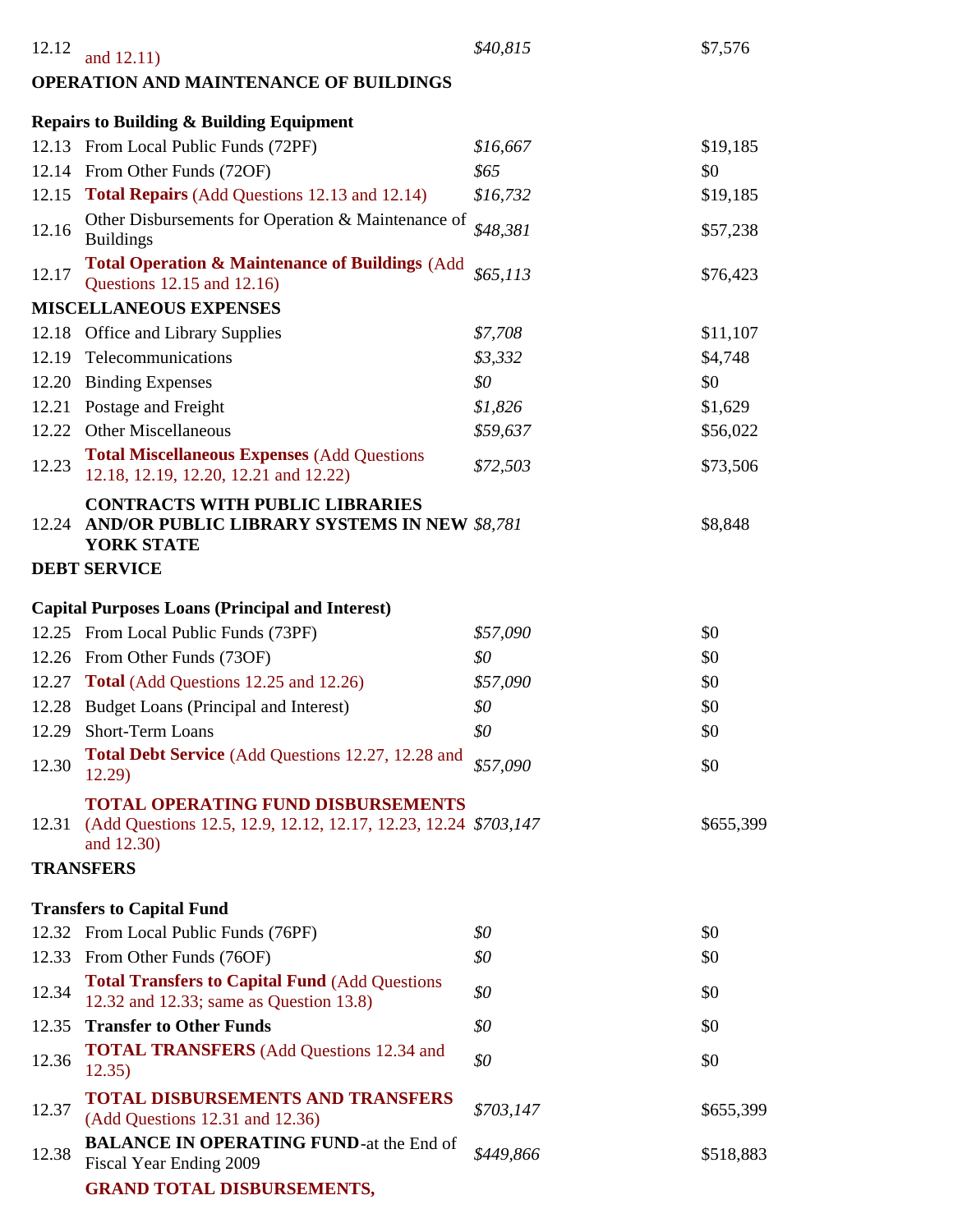|       | 12.39 TRANSFERS & BALANCE (Add Questions 12.37 \$1,153,013<br>and 12.38; same as Question $11.26$ )                                                                                                                                                                |                                | \$1,174,282                    |
|-------|--------------------------------------------------------------------------------------------------------------------------------------------------------------------------------------------------------------------------------------------------------------------|--------------------------------|--------------------------------|
|       | <b>ASSURANCE</b>                                                                                                                                                                                                                                                   |                                |                                |
| 12.40 | The Library operated under its plan of service in<br>accordance with the provisions of Education law and<br>the Regulations of the Commissioner, and assures<br>that the "Annual Report" was reviewed and accepted<br>by the Library Board on (date - mm/dd/yyyy). | 2/19/2009                      | 2/19/2009                      |
|       | <b>FISCAL AUDIT</b>                                                                                                                                                                                                                                                |                                |                                |
|       | 12.41 Last audit performed (mm/dd/yyyy)                                                                                                                                                                                                                            | <i>12/31/2008</i>              | 10/22/2009                     |
| 12.42 | Time period covered by this audit (mm/dd/yyyy) -<br>$\text{(mm/dd/yyyy)}$                                                                                                                                                                                          | 01/01/2007-12/31/2007          | 01/01/2008-12/31/2008          |
|       | 12.43 Indicate type of audit (select one):                                                                                                                                                                                                                         | <b>Private Accounting Firm</b> | <b>Private Accounting Firm</b> |
|       | <b>CAPITAL FUND</b>                                                                                                                                                                                                                                                |                                |                                |
|       | Does the library have a Capital Fund? Enter Y for<br>12.44 Yes, N for No. If No, stop here. If Yes, complete the Y<br>Capital Fund Report.                                                                                                                         |                                | Y                              |

## **13. CAPITAL FUND RECEIPTS**

Report financial data based on the fiscal year reported in Part 1. *ROUND TO THE NEAREST DOLLAR.*

#### **REVENUES FROM LOCAL SOURCES**

| 13.1  | <b>Revenues from Local Government Sources</b>                                                                                              | \$0       | \$0       |
|-------|--------------------------------------------------------------------------------------------------------------------------------------------|-----------|-----------|
| 13.2  | All Other Revenues from Local Sources                                                                                                      | \$4,288   | \$7,130   |
| 13.3  | <b>Total Revenues from Local Sources (Add Questions)</b><br>13.1 and 13.2)                                                                 | \$4,288   | \$7,130   |
|       | <b>STATE AID FOR CAPITAL PROJECTS</b>                                                                                                      |           |           |
| 13.4  | <b>State Aid Received for Construction</b>                                                                                                 | \$21,509  | \$10,206  |
| 13.5  | Other State Aid                                                                                                                            | \$3,500   | \$0       |
| 13.6  | <b>Total State Aid</b> (Add Questions 13.4 and 13.5)                                                                                       | \$25,009  | \$10,206  |
|       | FEDERAL AID FOR CAPITAL PROJECTS                                                                                                           |           |           |
| 13.7  | <b>TOTAL FEDERAL AID</b>                                                                                                                   | \$0       | \$0       |
|       | <b>INTERFUND REVENUE</b>                                                                                                                   |           |           |
| 13.8  | <b>Transfer from Operating Fund (Same as Question</b><br>12.34)                                                                            | \$0       | \$0       |
| 13.9  | <b>TOTAL REVENUES</b> (Add Questions 13.3, 13.6,<br>13.7 and 13.8)                                                                         | \$29,297  | \$17,336  |
| 13.10 | <b>NON-REVENUE RECEIPTS</b>                                                                                                                | \$325,000 | \$0       |
| 13.11 | <b>TOTAL CASH RECEIPTS</b> (Add Questions 13.9)<br>and 13.10)                                                                              | \$354,297 | \$17,336  |
| 13.12 | <b>CASH BALANCE</b> - Beginning of Fiscal Year<br>Ending 2009 (Same as Question 14.11 of previous<br>year, if fiscal year has not changed) | \$44,779  | \$246,432 |
| 13.13 | <b>TOTAL CASH RECEIPTS AND BALANCE (Add</b><br>Questions 13.11 and 13.12; same as Question 14.12)                                          | \$399,076 | \$263,768 |
|       |                                                                                                                                            |           |           |

## **14. CAPITAL FUNDS DISBURSEMENTS**

### **PROJECT EXPENDITURES**

14.1 Construction \$138,792 \$35,757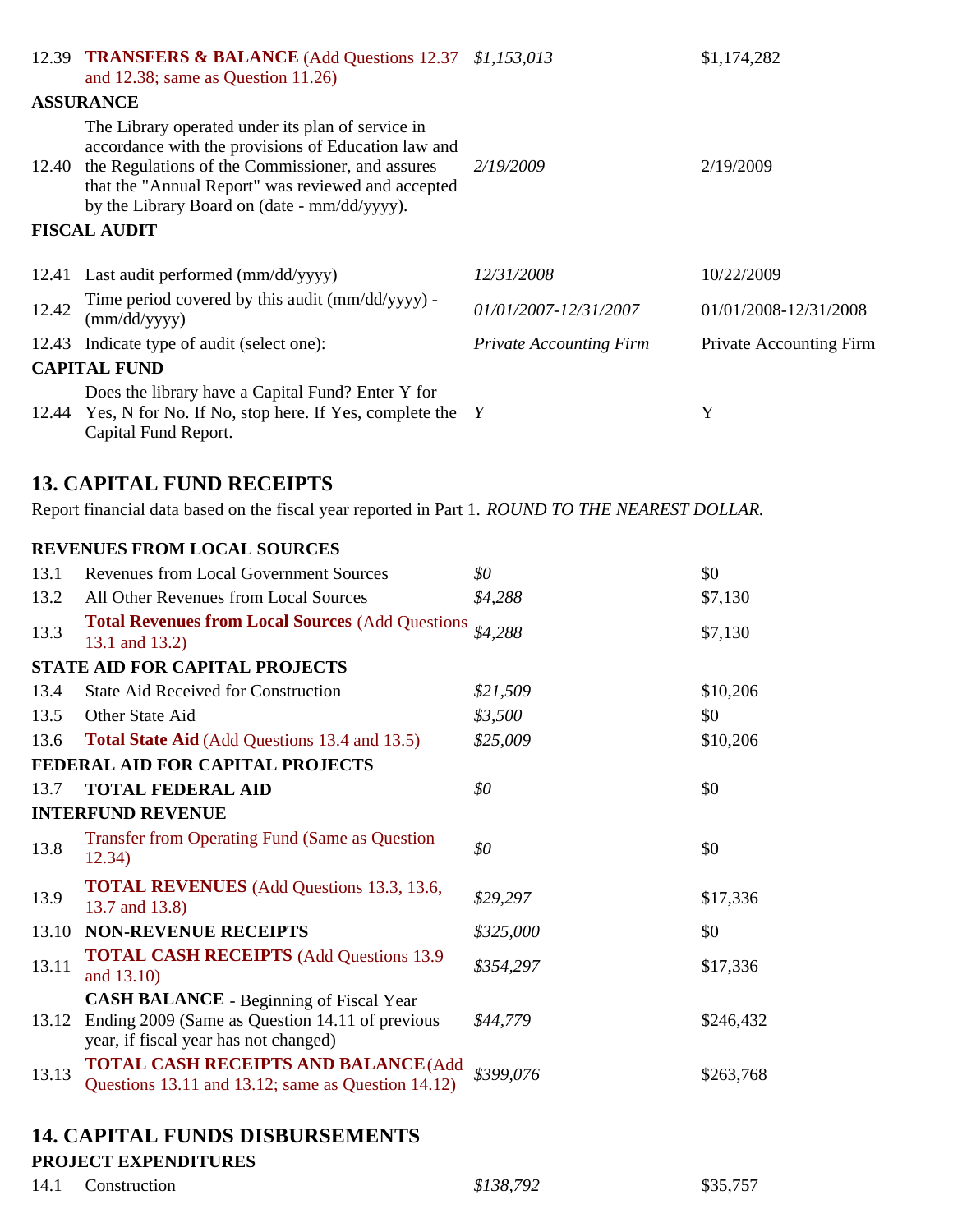| 14.2  | <b>Incidental Construction</b>                                                                                      | \$2,104   | \$0       |
|-------|---------------------------------------------------------------------------------------------------------------------|-----------|-----------|
|       | <b>Other Disbursements</b>                                                                                          |           |           |
| 14.3  | Purchase of Buildings                                                                                               | \$0       | \$0       |
| 14.4  | Interest                                                                                                            | \$0       | \$0       |
| 14.5  | <b>Collection Expenditures</b>                                                                                      | \$0       | \$0       |
| 14.6  | Total Other Disbursements (Add Questions 14.3, 14.4)<br>and 14.5)                                                   | \$0       | \$0       |
| 14.7  | <b>TOTAL PROJECT EXPENDITURES (Add</b><br>Questions 14.1, 14.2 and 14.6)                                            | \$140,896 | \$35,757  |
| 14.8  | <b>TRANSFER TO OPERATING FUND (Same as</b><br>Question 11.22)                                                       | \$11,748  | \$0       |
| 14.9  | <b>NON-PROJECT EXPENDITURES</b>                                                                                     | \$0       | \$0       |
| 14.10 | <b>TOTAL CASH DISBURSEMENTS AND</b><br><b>TRANSFERS</b> (Add Questions 14.7, 14.8 and 14.9)                         | \$152,644 | \$35,757  |
| 14.11 | CASH BALANCE - End Of Fiscal Year ending 2009 \$246,432                                                             |           | \$228,011 |
| 14.12 | <b>TOTAL CASH DISBURSEMENTS AND</b><br><b>BALANCE</b> (Add Questions 14.10 and 14.11; same<br>as Question $13.13$ ) | \$399,076 | \$263,768 |

## **15. FEDERAL TOTALS**

All questions in Part 15 are calculated. locked fields.

*Note:* See instructions for definitions and calculations of each of these Federal Totals.

| 15.1  | <b>Total ALA-MLS</b>                     | 2.00      | 2.20      |
|-------|------------------------------------------|-----------|-----------|
| 15.2  | <b>Total Librarians</b>                  | 5.00      | 5.20      |
| 15.3  | All Other Paid Staff                     | 8.00      | 8.80      |
| 15.4  | <b>Total Paid Employees</b>              | 13.00     | 14.00     |
| 15.5  | <b>State Government Revenue</b>          | \$7,063   | \$5,913   |
| 15.6  | <b>Federal Government Revenue</b>        | \$0       | \$0       |
| 15.7  | <b>Other Operating Revenue</b>           | \$326,886 | \$76,791  |
| 15.8  | <b>Total Operating Revenue</b>           | \$966,455 | \$724,416 |
| 15.9  | <b>Other Operating Expenditures</b>      | \$146,397 | \$158,777 |
| 15.10 | <b>Total Operating Expenditures</b>      | \$605,242 | \$647,823 |
|       | 15.11 Total Capital Expenditures         | \$193,459 | \$43,333  |
|       | 15.12 Print Materials                    | 81,172    | 73,469    |
|       | 15.13 Total Registered Borrowers         | 17,834    | 18,838    |
|       | 15.14 Other Capital Revenue and Receipts | \$325,000 | \$0       |

## **16. FOR NEW YORK STATE LIBRARY USE ONLY**

| 16.1 | LIB ID                              | 3200623420 | 3200623420    |
|------|-------------------------------------|------------|---------------|
|      | 16.2 Interlibrary Relationship Code | МE         | <b>ME</b>     |
|      | 16.3 Legal Basis Code               | LD         | LD            |
|      | 16.4 Administrative Structure Code  | SO         | <sub>SO</sub> |
|      | 16.5 FSCS Public Library Definition | Y          | Y             |
|      | 16.6 Geographic Code                | <i>OTH</i> | <b>OTH</b>    |
| 16.7 | <i>FSCS ID</i>                      | NY0258     | NY0258        |

## **SUGGESTED IMPROVEMENTS**

Library Name: *Kingston Library* Kingston Library